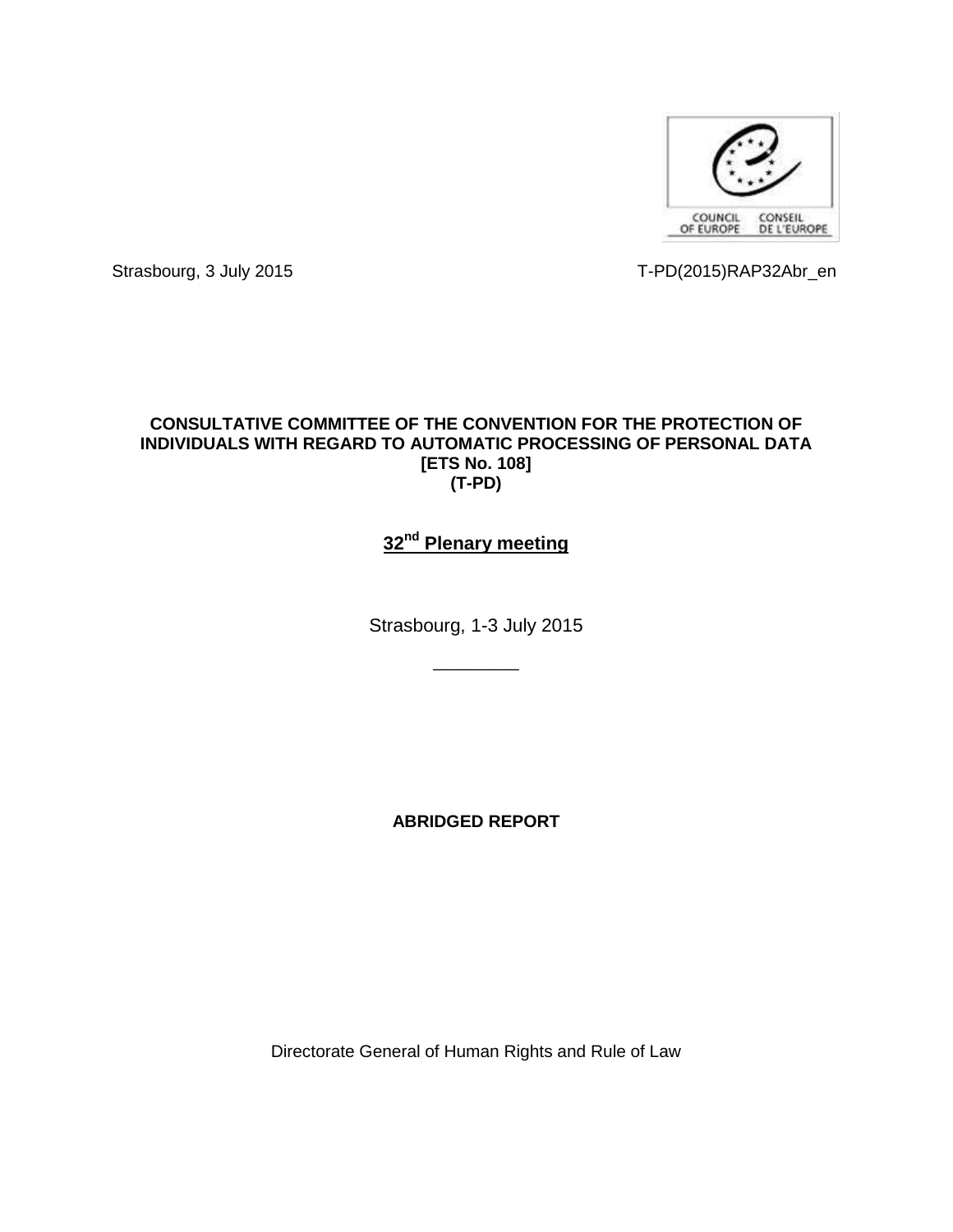The Consultative Committee of the Convention for the Protection of Individuals with regard to Automatic Processing of Personal Data (T-PD), established under Article 18 of the Convention for the Protection of Individuals with regard to Automatic Processing of Personal Data [ETS No. 108], held its 32<sup>nd</sup> plenary meeting in Strasbourg from 1 to 3 July 2015 with Mr Jean-Philippe Walter (Switzerland) in the Chair. The agenda, as adopted by the T-PD, and the list of participants<sup>1</sup> are set out in Appendices 1 and 2.

# The T-PD:

1. took note of the information provided by Mr Philippe Boillat, Director General, Directorate General of Human Rights and Rule of Law, and in particular:

- o the modernisation of Convention 108,
- $\circ$  the major developments that had occurred in the field of data protection and related fields since the  $31<sup>st</sup>$  plenary meeting (2-4 June 2014), in particular the European Conference of Data Protection Authorities which the Council of Europe had jointly organised with the French "Commission Nationale de l'Informatique et des Libertés" (CNIL) on 5 June 2014,
- $\circ$  the state of signatures and ratifications of and accessions to Convention 108, welcoming, in passing, the participation of all non-member states present at the meeting.

In reply to a question from the Chair of the Committee concerning the lack of resources allocated to data protection, the Director General gave his assurance that data protection was one of the Council of Europe's priorities and that he was hopeful that additional resources would soon be forthcoming;

2.1 took note of the progress made in the **modernisation of Convention 108** and the decision taken by the Committee of Ministers of the Council of Europe to resume examination of the text of the modernised Convention 108 after the summer, on account of the reservations expressed by the European Union and the Russian Federation regarding the text approved by the Ad hoc Committee on Data Protection (CAHDATA) at its meeting on 1 to 3 December 2014. The Chair drew the Committee's attention to the possibility of introducing derogations in Article 9 of the modernised Convention 108 with regard to Articles 12 et 12bis, which would weaken the level of protection compared with the current text of the Convention and the Additional Protocol, which did not provide for the possibility of such a derogation. Furthermore, the Committee acknowledged that the formulation of Article 12(7) of the draft text of the modernised Convention was problematic and instructed its Bureau to consider this question in order to come up with proposed new wording;

2.2 took note of the presentation given by the expert (Ms C. Gayrel) on the structure of the draft questionnaire which would serve as a basis for the **evaluation and monitoring mechanism** and instructed its Bureau to draw up, in conjunction with the expert, a draft questionnaire;

3. took note of the draft **explanatory report** as modified in the light of the observations received from the members and observers of the CAHDATA;

4. took note of the **state of signatures** and ratifications of and accessions to Convention 108 and its Additional Protocol, in particular the ratification of Convention 108 by San Marino, ratification of the Additional Protocol by Denmark, the invitation to Mauritius and Senegal to accede to Convention 108 and its Additional Protocol, and the intention of Tunisia to deposit in the very near future its request to be invited to accede;

 $\overline{1}$ 

<sup>79</sup> participants in all, 40 men and 39 women.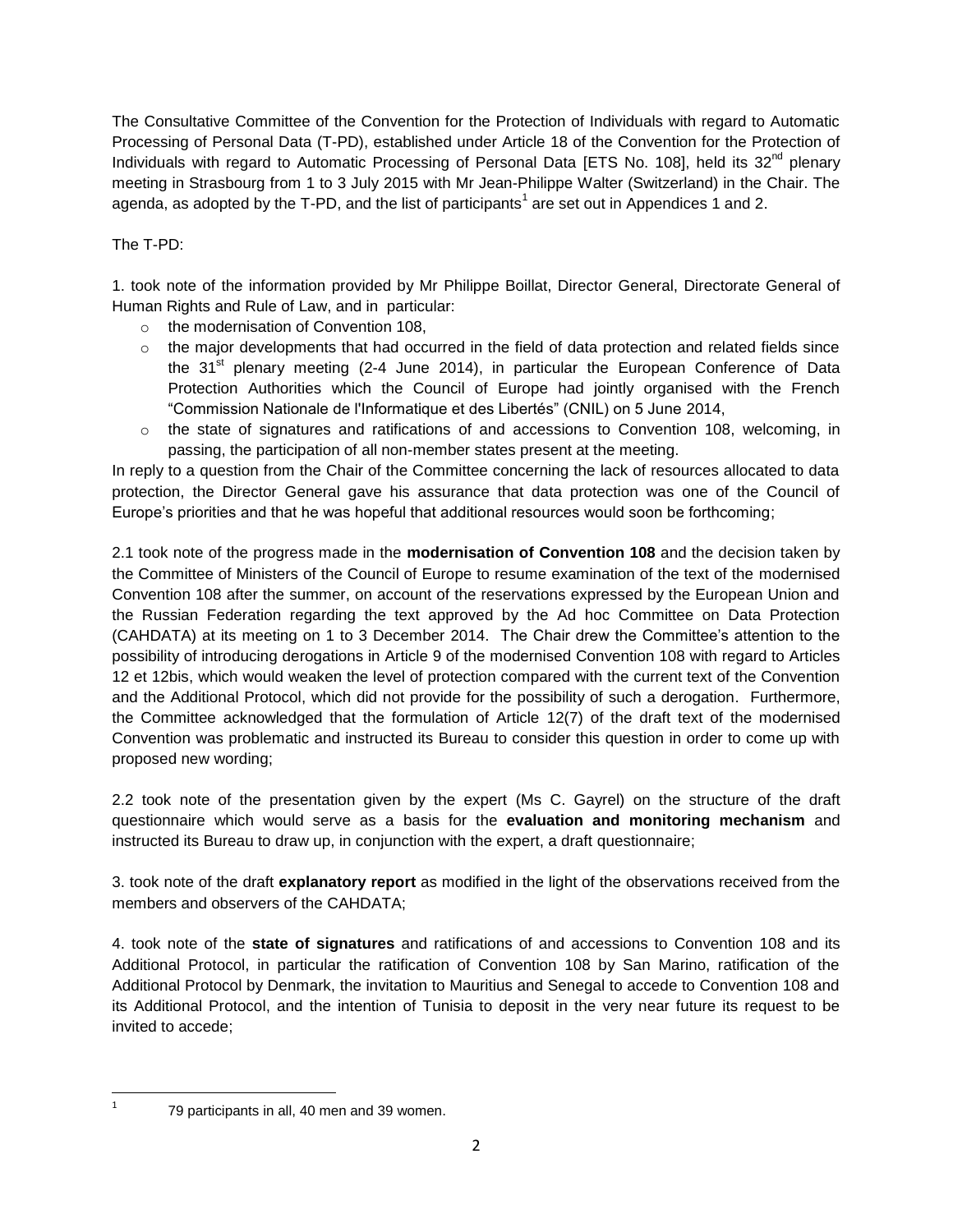5. **re-elected** the Council of Europe's Data Protection Commissioner – Ms Eva Souhrada-Kirchmayer – for a three year term of office and **elected** a new member of the Bureau – Mr Péter Kimpiàn (Hungary) – to replace Ms Jouret (Belgium) who had changed post and was no longer a member of the Bureau;

6.1 took note of the presentation given by the expert (Mr E. Beaman) on the basis of his draft report on **the use of personal data in the police sector**, and his proposal regarding the need for a binding instrument in this field, held an exchange of views and confirmed that the drafting of a practical guide to the use of data by the police would be an appropriate approach in the current context. It instructed the Bureau to ensure the necessary follow-up and to suggest the action required;

6.2 took note of the draft report by the experts (Mr D. Korff and Ms M. Georges) on "Passenger Name Records (PNR), data mining and data protection: the need for strong safeguards", instructed the experts to finalise their report and agreed that a draft opinion would be produced by the Bureau on the basis of the recommendations provided by the experts;

7. took note of the presentation by the expert (Ms J. Bossi Malafosse) on the basis of her report concerning the updating of Recommendation No. R (97) 5 on the **protection of medical data** and, following an exchange of views, decided that consideration should be given to the drafting of a new Recommendation which will take account of the new challenges raised by technological developments and instructed its Secretariat to take steps to this end so that a draft recommendation could be submitted to the Committee at its next plenary meeting;

8. took note of the information provided by the Liechtenstein delegation on **automatic exchanges of data**, relating to recent developments in the European Union and to the challenges posed particularly following the Statement of the WP29 of 4 February 2015 and Directive 2014/107/EU of the Council of 9 December 2014 amending Directive 2011/16/EU and instructed its Secretariat to commission an expert to study the case-law on the principle of proportionality and its Bureau to consider the follow-up to be given to the proposals made by Liechtenstein;

9. took note of the information provided by the expert (Ms A. Rouvroy) as part of her preliminary draft report on **Big Data**, held an exchange of views with the expert and agreed that on the basis of the recommendations made by the expert in her final report, and in particular with regard to the role of Convention 108 in addressing the challenges posed by Big Data, the Bureau should identify what action could be taken in this field;

10. took note of the report on "**ICANN**'s procedures and policies in the light of human rights, fundamental freedoms and democratic values", and on the declaration of the Committee of Ministers on ICANN, human rights and the rule of law", presented by the expert (Ms M. Zalnieriute), and instructed its Secretariat to liaise with the Council of Europe's Internet policy co-ordinator, in the context of the CDMSI, in order to take part in current or future activities, in the relevant area of expertise;

11. took note of the information on **co-operation with other Council of Europe bodies** and in particular the relevant work carried out by the Steering Committee on Media and Information Society (CDMSI), the Bioethics Committee (DH-BIO), the Commissioner for Human Rights on the subject of "The rule of law on the Internet and in the wider digital world" and "Democratic and effective oversight of national security services" and, lastly, the Cybercrime Committee (T-CY), particularly with regard to the announced public hearing in Strasbourg on 30 November 2015 at which the T-PD is invited to participate and which would be looking at the question of criminal justice access to data in the cloud, and the response to the T-CY in relation to the scenarios on data transfer prepared by the Article 29 working party;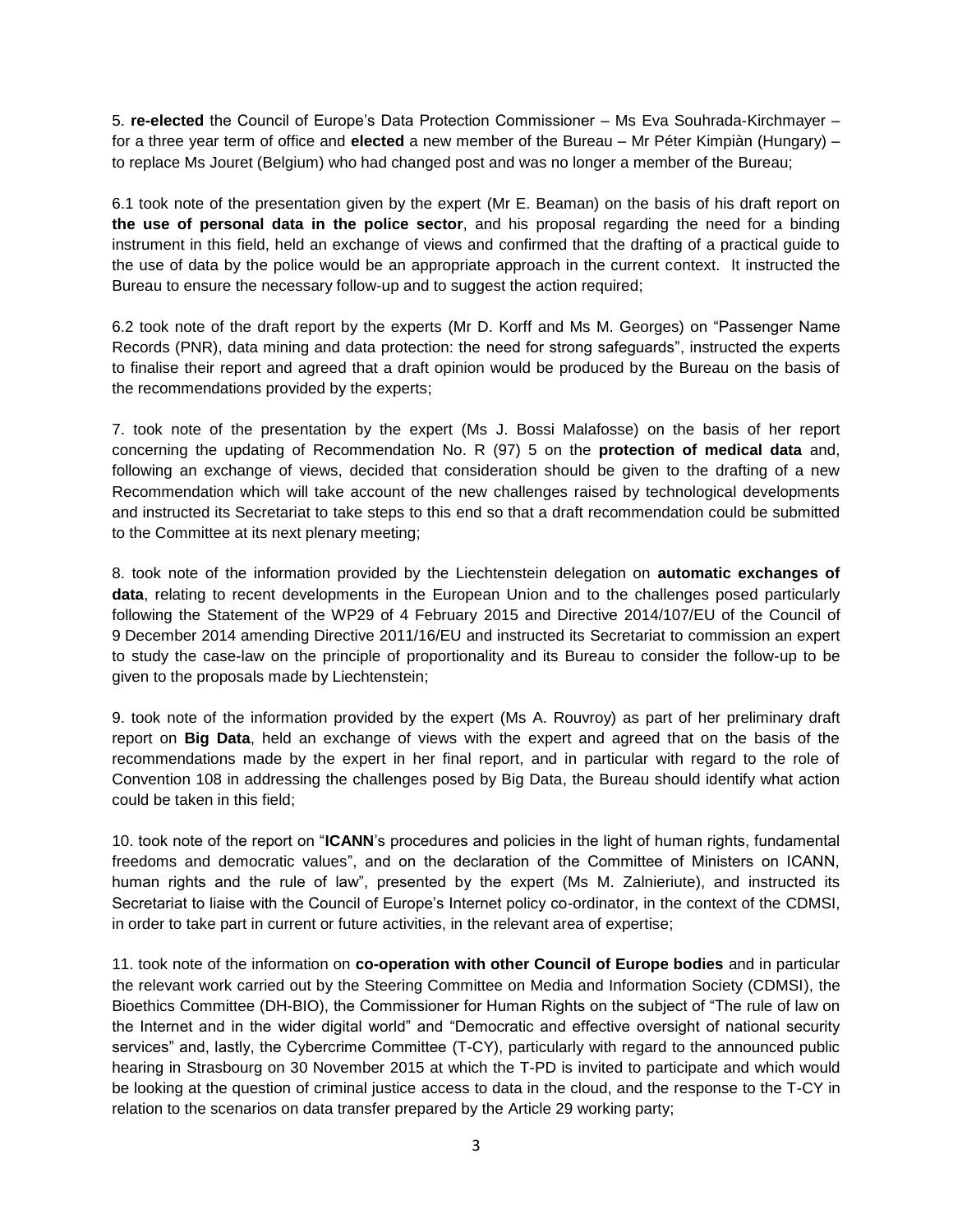12. adopted an **opinion** on Parliamentary Assembly Recommendation 2067(2015) on "Mass surveillance" and instructed its Secretariat to forward it to the Secretariat of the Committee of Ministers within the deadlines laid down;

13. agreed that the **draft work programme for 2016-2017** would be transmitted by written procedure for comments to be submitted by 31 August 2015;

14. took note of the information presented by the expert (Ms S. McCarthy) at the **focus session** on profiling in the context of the fight against terrorism and held an exchange of views with the expert;

15. took note of the **major developments at national and international level** in the data protection field since its last plenary meeting (information compiled in a special document), such as the activities of the CEEPA group presented by the delegation of Albania and the European Conference of Data Protection Authorities (Manchester, 18-20 May 2015);

16. took note of the report of the **Council of Europe Data Protection Commissioner** on the activities carried out between 2011 and 2014 and information on the revised draft Regulation, and invited the Secretariat to forward to it the draft Regulation for comments prior to adoption to ensure its consistency with Convention 108 ;

17. took note of the information presented by the **observers** attending the meeting;

18. took note of the presentation on **the international privacy law library** by the expert Mr Graham Greenleaf, and responded favourably to the expert's suggestion of organising an event to which would be invited all non-member countries which had adopted legislation in the field of personal data protection, to enable them to become more familiar with Convention 108 with a view to accession;

19. confirmed that the 36<sup>th</sup> meeting of the T-PD Bureau would be held in Paris from 6 to 8 October 2015, that the  $37<sup>th</sup>$  meeting of the Bureau would be held in Strasbourg from 9 to 11 December 2015 and agreed that the dates of the  $33<sup>rd</sup>$  plenary meeting would be notified subsequently by the Secretariat.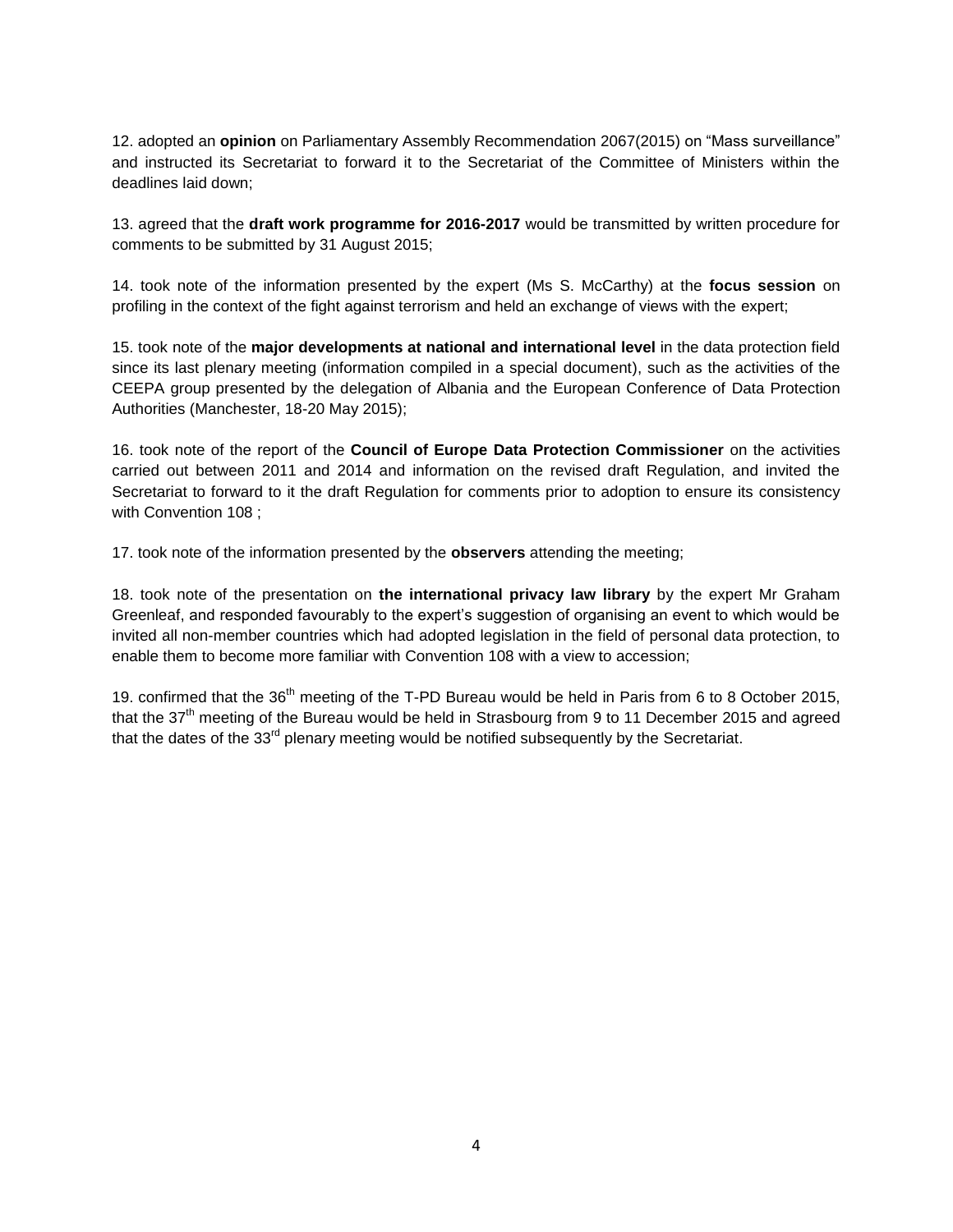# **APPENDIX I**

# **LIST OF PARTICIPANTS / LISTE DES PARTICIPANTS**

# **MEMBERS OF THE T-PD / MEMBRES DU T-PD**

### **ALBANIA / ALBANIE**

Besnik Dervishi, The Commissioner, Rr. Kavajës, Nd. 80, H. 1, Kati 5, 1023, Tirana

Irma Arapi, Acting Head of Communication and Foreign Relations Department, Rr. Kavajës, Nd. 80, H. 1, Kati 5, 1023, Tirana

# **ANDORRA / ANDORRE**

Joan Crespo Piedra, Cap de l'Agencia, Agencia Andorrana de Protecció de Dades Personal - c/DR Villanova, 15 Edif. Conseil Général – AD Andorra la Vella

Anna Cadena, Agencia Andorrana de Protecció de Dades Personals, Carrer Dr. Vilanova núm. 15, Nova seu del Consell General, planta - 5, AD500 Andorra la Vella Principat d'Andorr

# **ARMENIA / ARMENIE**

Vahagn Harutyunyan, Deputy- Head of Division of Struggle against High-tech Crimes, General Department of Combat Against Organized Crime, Republic of Armenia Police, 130 Nalbandyan St. Yerevan

# **AUSTRIA / AUTRICHE**

Matthias Schmidl, Deputy Head of Austrian Data Protection Authority, Hohenstaufengasse 3, 1010 Wien

# **AZERBAIJAN / AZERBAÏDJAN**

Asgar Hajiyev, Legal assistant, Ministry of National Security of the Republic of Azerbaijan, 2, Parliament avenue, Baku

### **BELGIUM / BELGIQUE**

Ketsia Malengreaux, Attachée, SPF Justice, Direction générale de la Législation et des Libertés et Droits fondamentaux, Service des droits de l'Homme – Protection de la vie privée, 5-8 Avenue de la Porte de Hal, 1060 Bruxelles

Valérie Verbruggen, Conseiller Juridique, Commission de la protection de la vie privée, Rue de la presse, 35 à 1000 Bruxelles

# **BOSNIA AND HERZEGOVINA / BOSNIE HERZEGOVINE**

Samira Čampara, Assistant Director, Department for International Cooperation and Public Relations, Personal Data Protection Agency in Bosnia and Herzegovina

### **BULGARIA / BULGARIE**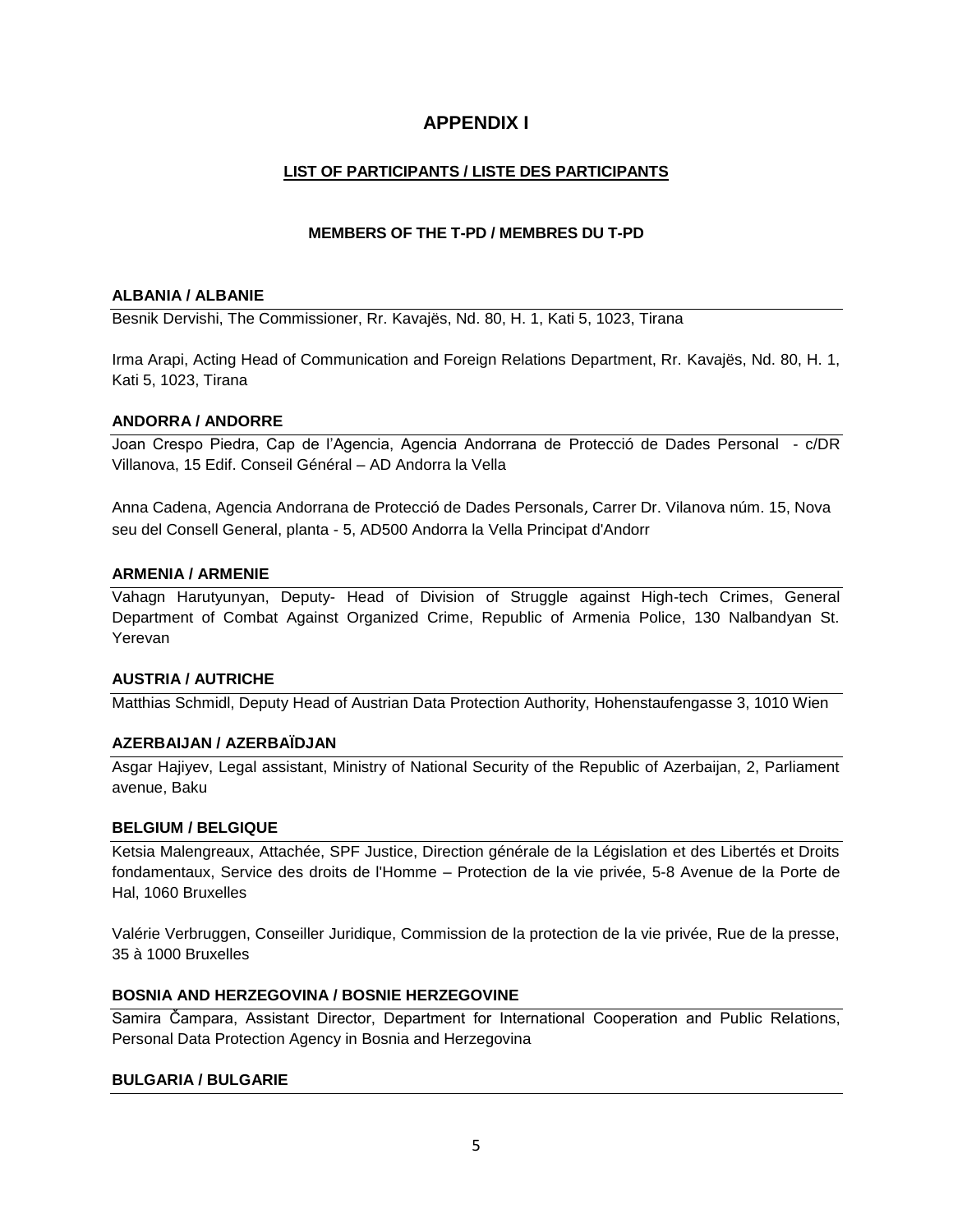Ventislav Karadjov, Chairman of the Commission for Personal Data Protection of the Republic of Bulgaria, 2, Professor Tsvetan Lazarov blvd., 1592 Sofia

Desislava Nikolova, Legal Affairs, International Cooperation, Planning and Training Directorate, Commission for Personal Data Protection, Republic of Bulgaria

# **CROATIA / CROATIE**

Marko Trošelj, International, EU and legal affairs department, Martićeva 14, 10 000 Zagreb

# **CYPRUS / CHYPRE (apologised / excusé)**

# **CZECH REPUBLIC / RÉPUBLIQUE TCHÈQUE**

Jiří Maštalka, Office for Personal Data Protection Pplk. Sochora 27, 170 00 Prague 7

# **DENMARK / DANEMARK (apologised / excusé)**

# **ESTONIA / ESTONIE (apologised/excusé)**

### **FINLAND / FINLANDE**

Leena Vettenranta, Senior Specialist (Data Protection), Ministry of Justice, PO Box 25, FI-00023

#### **FRANCE**

Agnès Maitrepierre, Chargée de mission auprès du Directeur des affaires juridiques du Ministère des affaires étrangères et du développement international, 57 Boulevard des Invalides, 75700 Paris

### **GEORGIE / GEORGIA**

Nino Sarishvili, Head of International Relations and Communications Department, Office of the Personal Data Protection Inspector, 7, Ingorokva Str., 0105, Tbilisi Georgia

# **GERMANY / ALLEMAGNE**

Elena Bratanova, Federal Ministry of the Interior, Project Group on Data Protection Reform in Germany and Europe, Directorate-General V (Public Law, Constitutional Law, Administrative Law) Fehrbelliner Platz 3, 10707 Berlin

### **GREECE / GRECE (apologised/excusé)**

### **HUNGARY / HONGRIE**

Péter Kimpiàn, International Affairs and Public Relations Department, National Authority for the Data Protection and Freedom of Information, H-1125 Budapest

# **ICELAND / ISLANDE (apologised/excusé)**

### **IRELAND / IRLANDE**

Noreen Walsh, Civil Law Reform Division, Department of Justice and Equality, Bishop's Square Redmond's Hill, Dublin 2

### **ITALY / Italie (apologised/excusé)**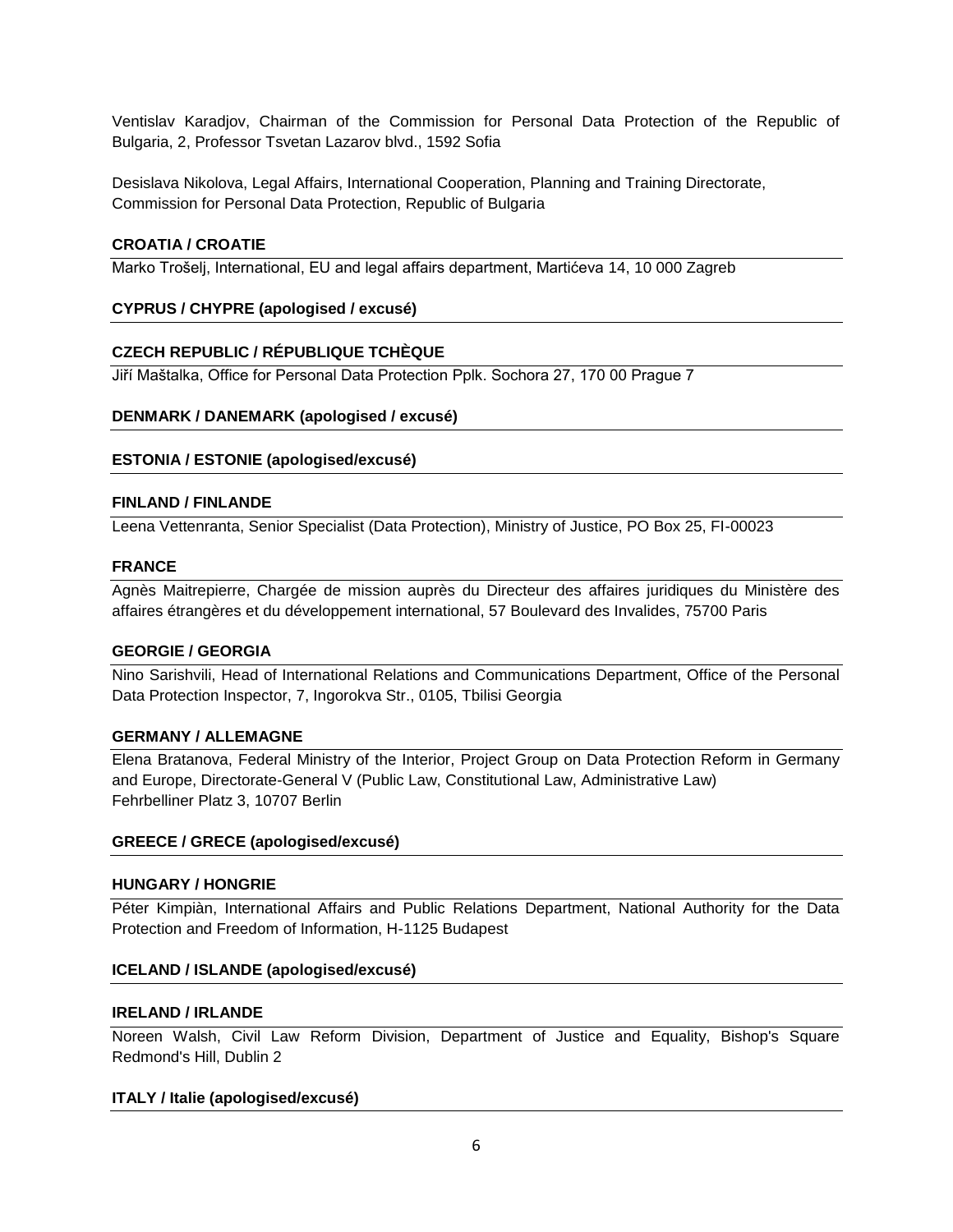# **LATVIA / LETTONIE (apologised/excusé)**

### **LIECHTENSTEIN**

Philipp Mittelberger, Datenschutzbeauftragter, Stabsstelle für Datenschutz (Data Protection Office), Haus Wille, Kirchstrasse 8, 9490 Vaduz

### **LITHUANIA / LITUANIE**

Rita Vaitkevičienė, Deputy Director, State Data Protection Inspectorate, A. Juozapavičiaus str. 6, Slucko str. 2, 09310 Vilnius

### **LUXEMBOURG**

Gérard Lommel, Commissaire du gouvernement à la protection des données, Ministère d'Etat, Bâtiment Zurich, 3 boulevard Roosevelt, L-2450 Luxembourg

Elise Thomas, Permanent Representation of Luxembourg to the Council of Europe / Représentation Permanente de Luxembourg auprès du Conseil de l'Europe

# **MALTA / MALTE (apologised/excusé)**

#### **MONACO**

Corinne Laforest de Minotty, Inspection générale de l'administration, Chef de l'Inspection Générale de l'Administration, Ministère d'Etat - Place de la Visitation, 98000 Monaco

Agnès Lepaulmier, Secrétaire Générale de la Commission de Contrôle des Informations Nominatives de Monaco (CCIN), 12 avenue de Fontvieille, 98000 MONACO

### **MONTENEGRO (apologised/excusé)**

### **NETHERLANDS / PAYS-BAS (apologised/excusé)**

### **NORWAY / NORVEGE**

Øyvind Molven, Advisor, Ministry of Justice

Yngve Olsen Hvoslef, Adjoint au Représentant Permanent / Deputy to the Permanent Representative Délégation Permanente de Norvège auprès du Conseil de l'Europe, 42 rue Schweighaeuser, 67000 Strasbourg

### **POLAND / POLOGNE**

Urszula Góral, Director of the Social Education and International Cooperation Department, Bureau of the Inspector General for Personal Data Protection, ul. Stawki 2, 00-193 Warszawa

#### **PORTUGAL**

Dora Capinha, Legal Adviser, International Affairs Department, Ministry of Justice, Av. D. João II, N. 1.08.01 Torre H, Piso 3, Lisbon

### **REPUBLIC OF MOLDOVA / REPUBLIQUE DE MOLDOVA**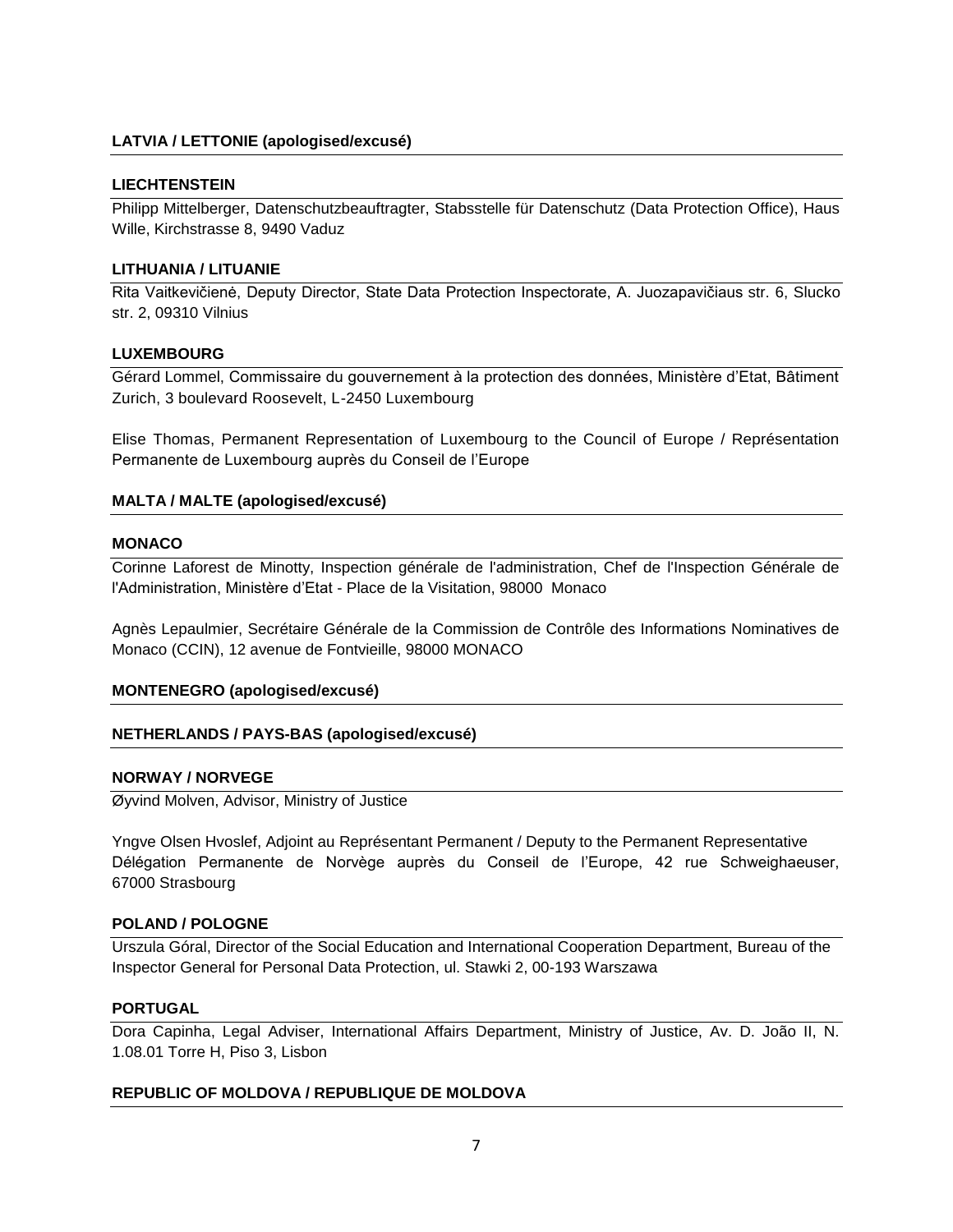Nicolae Lungu, Head of the Legal Affairs Division and Public Relation for the National Center for the Data Protection, MD-2012 Chişinău

# **ROMANIA / ROUMANIE**

Alexandru George Grigore, Data Protection Specialist, The National Authority for the Supervision of Personal Data Processing, Bd. Magheru no. 28-30, 5th floor, Bucharest 010336

# **RUSSIAN FEDERATION / F[ÉDÉRATION DE](http://home.coe.int/t/protocol/missdipl_en.asp#Russian_Federation_/_Fédération_de_Russie#Russian_Federation_/_Fédération_de_Russie) RUSSIE**

Anton Markovskiy, Deputy to the Permanent Representative of Russia to the council of Europe

### **SERBIA/SERBIE (apologised/excusé)**

# **SLOVAK REPUBLIC / RÉPUBLIQUE SLOVAQUE**

Angela Sobolciakovà, Legal Advisor, Office for Personal Data Protection of the Slovak republic

### **SLOVENIA / SLOVENIE**

Marijan Conc, State Supervisor for personal data , Information Commissioner Office, Vosnjakova 1, p.p. 78, 1001 Ljubljana

### **SPAIN / ESPAGNE**

Agustín Puente Escobar, Director, Agencia Española De Protección De Datos, State Attorney - Head of the Legal department, C/Jorge Juan, 6, 28001 Madrid

### **SWEDEN / SUEDE**

Nils Sjöblom, Legal Adviser, Division for Constitutional Law, Ministry of Justice, Regeringskansliet, SE-103 33 Stockholm

### **SWITZERLAND / SUISSE**

Jean-Philippe Walter, [*Chair of the T-PD*], Préposé fédéral suppléant, Préposé fédéral à la protection des données et à la transparence (PFPDT), Feldeggweg 1, 3003 Berne

# **"THE FORMER YUGOSLAV REPUBLIC OF MACEDONIA" / « L'EX-RÉPUBLIQUE YOUGOSLAVE DE MACÉDOINE »**

Dimitar Gjeorgjievski, Director of the Directorate for Personal Data Protection, Street Samoilova 10, 1000 Skopje

### **UKRAINE**

Mykhailo Chaplyga, Commissioner for Human Rights - head of department for public relations and information technology, 01008, Kyiv, Institutska streetm 21\8

### **UNITED KINGDOM / ROYAUME-UNI**

Laura Smythe, EU and International Data Protection Policy Ministry of Justice | 6.17 Floor, 102 Petty France, London, SW1H 9AJ

### **URUGUAY (apologised/excusé)**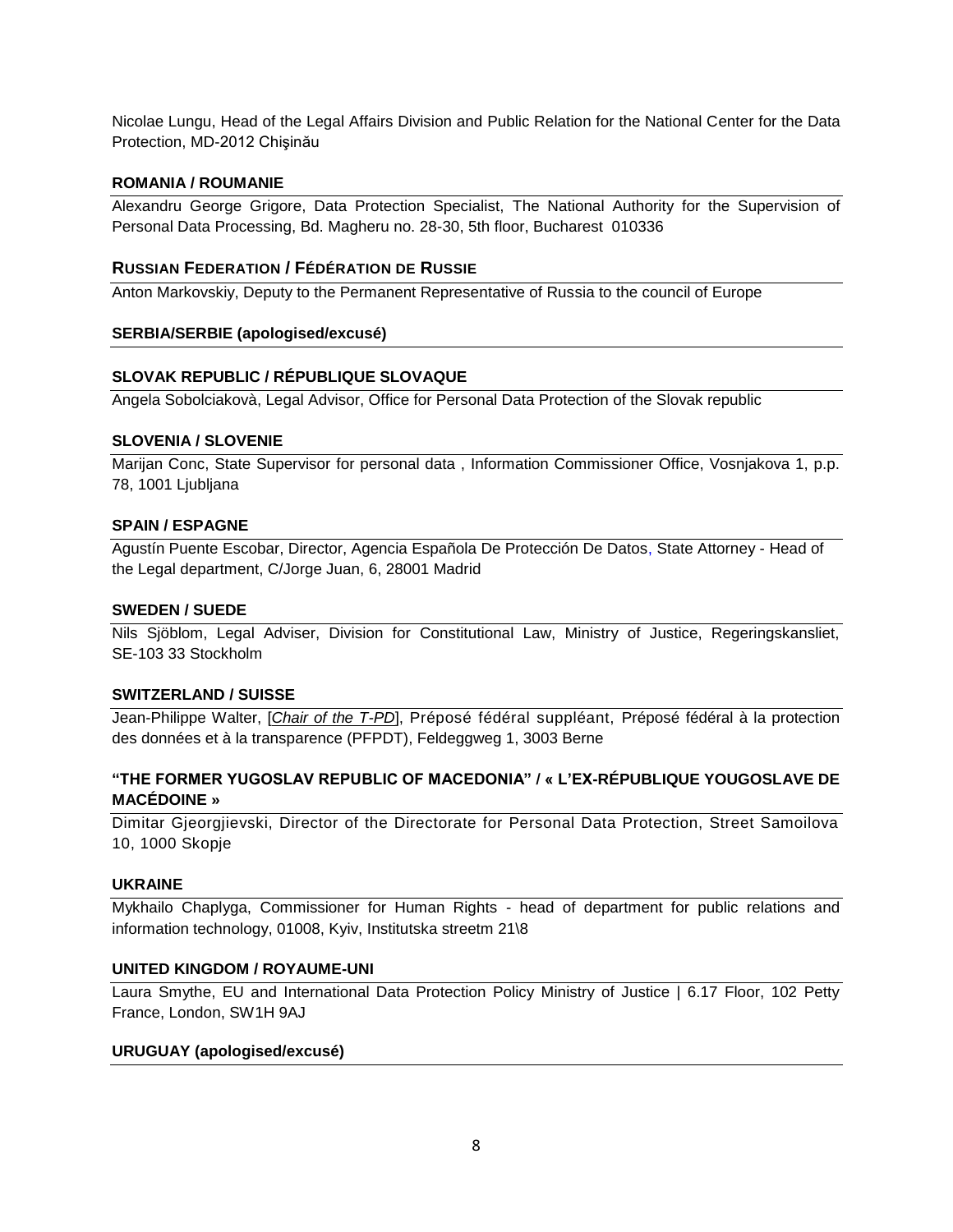# **OBSERVERS / OBSERVATEURS**

### **TURKEY / TURQUIE**

Abdullah Ömeroğlu, Rapporteur Judge, Mustafa Kemal Mah. 2151. Cad., No: 34/A 06520, Söğütözü-Ankara

# **THE AUSTRALIAN PRIVACY FOUNDATION / LA FONDATION AUSTRALIENNE POUR LE RESPECT DE LA VIE PRIVÉE (APF / AFP)**

Graham Greenleaf AM, Professor of Law & Information Systems, UNSW Australia, Co-Director, Australasian Legal Information Institute (AustLII), Asia-Pacific Editor, Privacy Laws & Business International Report (PLBIR)

# **ASSOCIATION EUROPEENNE POUR LA DEFENSE DES DROITS DE L'HOMME / EUROPEAN ASSOCIATION FOR THE DEFENSE OF HUMAN RIGHTS (AEDH)**

Marise Artiguelong, Déléguée, AEDH, Rue de la Caserne 33 – 1000 Brussels, Belgium

# **FRENCH-SPEAKING ASSOCIATION OF PERSONAL DATA PROTECTION AUTHORITIES / ASSOCIATION FRANCOPHONE DES AUTORITÉS DE PROTECTION DES DONNÉES PERSONNELLES (AFAPDP)**

Floriane Leclercq, Chargée de mission, Commission nationale de l'informatique et des libertés, 8 rue Vivienne - CS 30223 - 75083 PARIS Cedex 08

# **INTERNATIONAL CONFERENCE OF DATA PROTECTION AND PRIVACY COMMISSIONERS / CONFERENCE INTERNATIONALE DES COMMISSAIRES A LA PROTECTION DES DONNEES ET DE LA VIE PRIVEE**

Laurent Lim, CNIL, Juriste chargé de mission, Service des affaires européennes et internationales

# **EUROPEAN COMMISSION / COMMISSION EUROPEENNE**

Lukasz Rozanski

### **EUROPEAN PARLIAMENT / PARLEMENT EUROPEEN**

Michael Vanfleteren, Administrator in the Secretariat of the Committee on Civil Liberties, Justice and Home Affairs, European Parliament, Directorate-General for Internal Policies of the Union, Directorate for Citizens' Rights and Constitutional Affairs, Secretariat of the Committee on Civil Liberties, Justice and Home Affairs

# **EUROPEAN DATA PROTECTION SUPERVISOR / LE CONTRÔLEUR EUROPEEN DE LA PROTECTION DES DONNEES (EDPS)**

Jacob Kornbeck, Legal Officer, Postal address: Rue Wiertz 60, B-1047 Brussels; Office address: Rue Montoyer 30, B-1000 Brussels

# **INTERNATIONAL COMMITTEE OF THE RED CROSS / COMITÉ INTERNATIONAL DE LA CROIX-ROUGE (ICRC / CICR)**

Julie Tenenbaum, Regional Legal Adviser for Europe, 10bis, Passage d'Enfer, 75014 Paris, France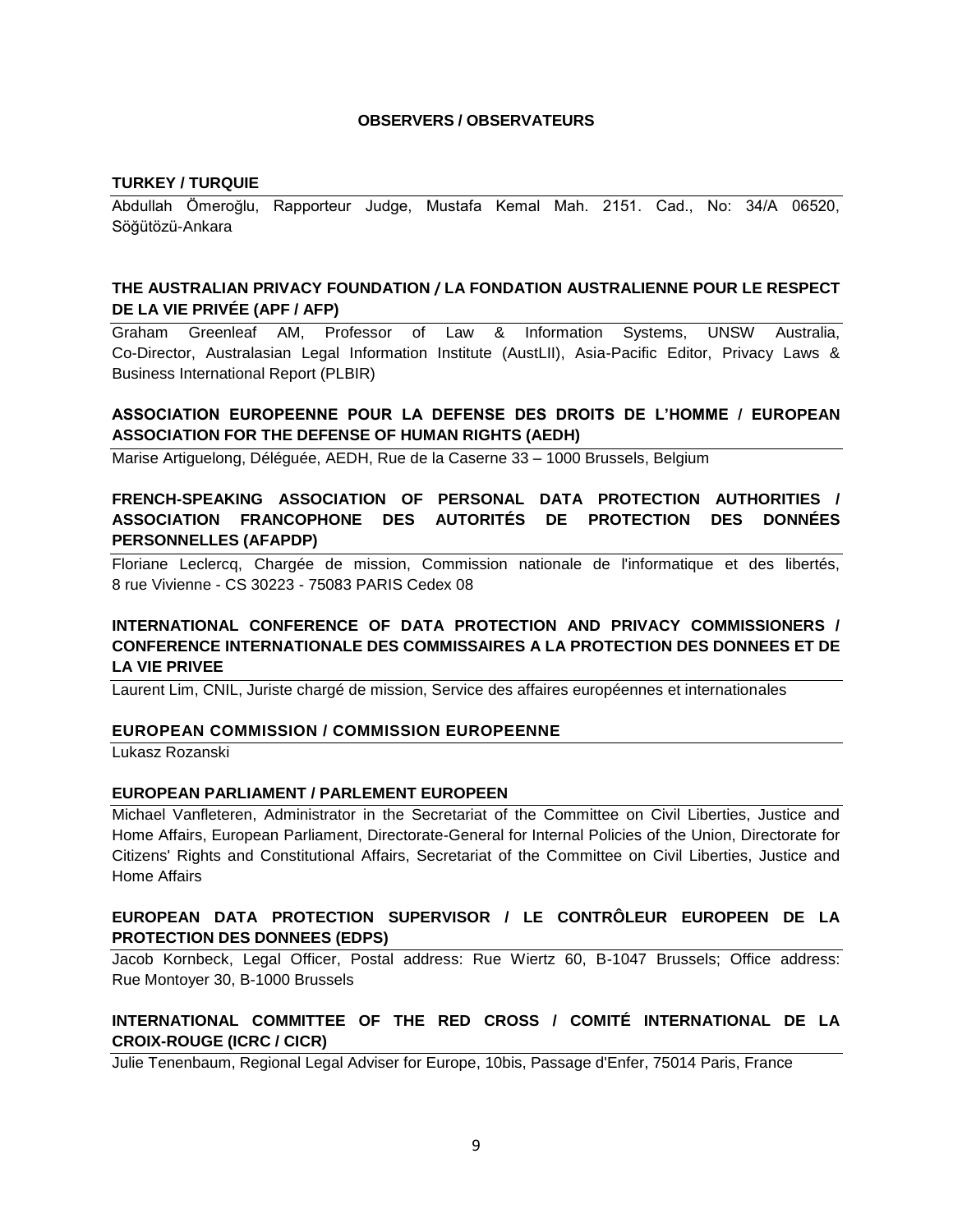# **OTHER PARTICIPANTS / AUTRES PARTICIPANTS**

### **MOROCCO / MAROC**

Saïd Ihrai, Président de la Commission nationale pour le contrôle des données à caractère personnel (CNDP), Bd An-Nakhil / Bd Mehdi Ben Barka - Hay Ryad, BP 6838 – Rabat Instituts, 10 000 Rabat

Abderrahman Tamek, Vice consul, Service Conseil de l'Europe / Parlament Européen, Consulat Général du Royaume du Maroc à Strasbourg, 7 rue Erckmann-Chatrian, 67000 Strasbourg

# **REPUBLIC OF MAURITIUS / REPUBLIQUE DE MAURICE**

Drudeisha Madhub, Data Protection Commissioner, Data Protection Office, 4<sup>th</sup> floor, Emmanuel Anquetil Building, Corner Sir Virgil Naz and Sir William Newton streets, Port Louis, Mauritius

#### **SENEGAL**

Mouhamadou Lo, Président de la Commission de protection des Données Personnelles (CDP) 34, Sicap Mermoz, Lot B, près de la station Oilibya, Dakar, Sénégal

### **TUNISIA / TUNISIE**

Chawki Gaddes, Président de l'Instance Nationale de Protection des Données Personnelles, 1, rue Mohamed Moalla, 1002, Tunis

# **COUNCIL OF EUROPE DATA PROTECTION COMMISSIONER / COMMISSAIRE A LA PROTECTION DES DONNEES DU CONSEIL DE L'EUROPE**

Eva Souhrada-Kirchmayer, Council of Europe, Strasbourg, France

# **EXPERTS SCIENTIFIQUES / SCIENTIFIC EXPERTS**

Edward William Beaman, BA .LLM. PGCHR .FCMI. FHEA. JP. VR., Senior Lecturer, School of Forensic & Investigative Sciences, University of Central Lancashire, PR12HE

Jeanne Bossi-Malafosse, Avocat à la Cour – Counsel, DLA Piper France LLP, 27 rue Laffitte, 75009 Paris

Claire Gayrel, Researcher at CRIDS (Research Center on Information, Law and Society) University of Namur (FUNDP), Rempart de la Vierge 5, B-5000 Namur, Belgium

Marie Georges, Consultante, Paris, France

Douwe Korff, Emeritus Professor of International Law, London Metropolitan University, Associate, Oxford Martin School, University of Oxford

Saidbh McCarthy, Sadhbh McCarthy, Director, Centre for Irish and European Security, 3 Clanwilliam **Terrace**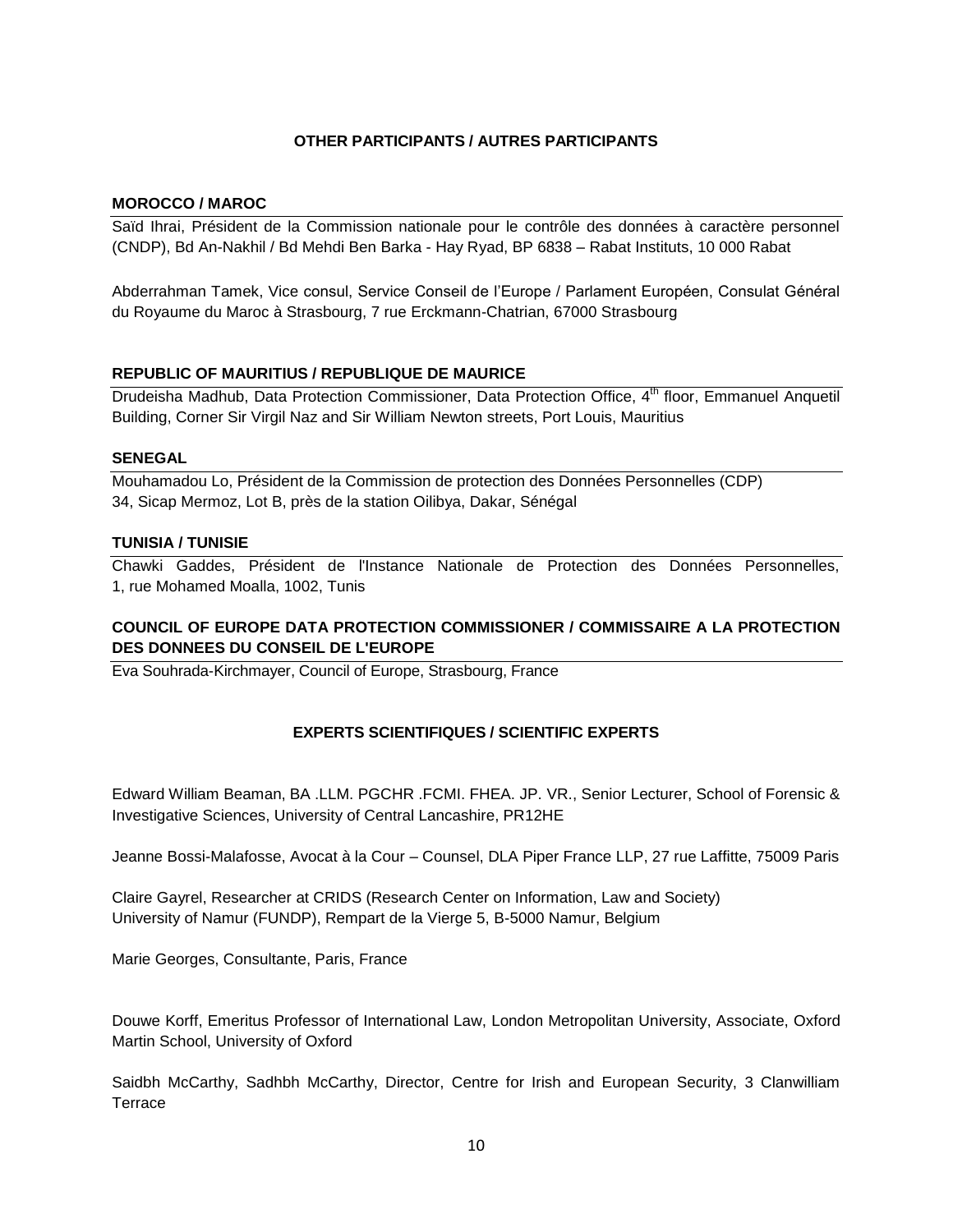Grand Canal Quay, Dublin 2

Cécile de Terwangne, Professeur à la Faculté de Droit, Directrice de recherche au CRIDS (Centre de Recherches Informatique, Droit et Société), Facultés Universitaires Notre-Dame de la Paix (FUNDP) Rempart de la Vierge n°5, 5B-5000 Namur, Belgique

Antoinette Rouvroy, Professeur à la Faculté de Droit, Namur, Belgique

Monika Zalnieriute, Research Fellow at Centre for Internet & Human Rights, European University of Viadrina Vilnius g. 14 -7, LT- 01402 Vilnius, Lithuania

# **INVITED GUESTS**

Jenni Elisa Keraenen, Student, University of Central Lancashire, Moor Lane Halls, 136 Moor Lane, PR1 1JR Preston, Lancashire, United Kingdom

# **COUNCIL OF EUROPE BODIES / ORGANES DU CONSEIL DE L'EUROPE**

**Office of the Commissioner for Human Rights / Bureau du Commissaire aux droits de l'homme** Mattthieu Birker, Adviser / Conseiller

# **Directorate General Human Rights and Rule of Law / Direction générale Droits de l'Homme et Etat de Droit**

Philippe Boillat, Director General / Directeur général

**Directorate of Information Society and Action against Crime / Direction de la société de l'information et de la lutte contre la criminalité** Jan Kleijssen, Director / Directeur

**Bioethics / Bioéthique** Laurence Lwoff, Secretary of DH-BIO / Secrétaire du DH-BIO

Törrönen Anneli, Administrator / Administratrice

**Criminal Law and Counter-Terrorism Divisions / Divisions du droit pénal et terrorisme** Carlo Chiaromonte, Secretary to the CDPC/ Secrétaire du CDPC

# **Division for Legal Co-operation / Division de la coopération juridique (CDCJ)**

Sonja Agustsdottir, Legal Officer / Juriste, Justice and legal co-operation department / Service de la coopération judiciaire et juridique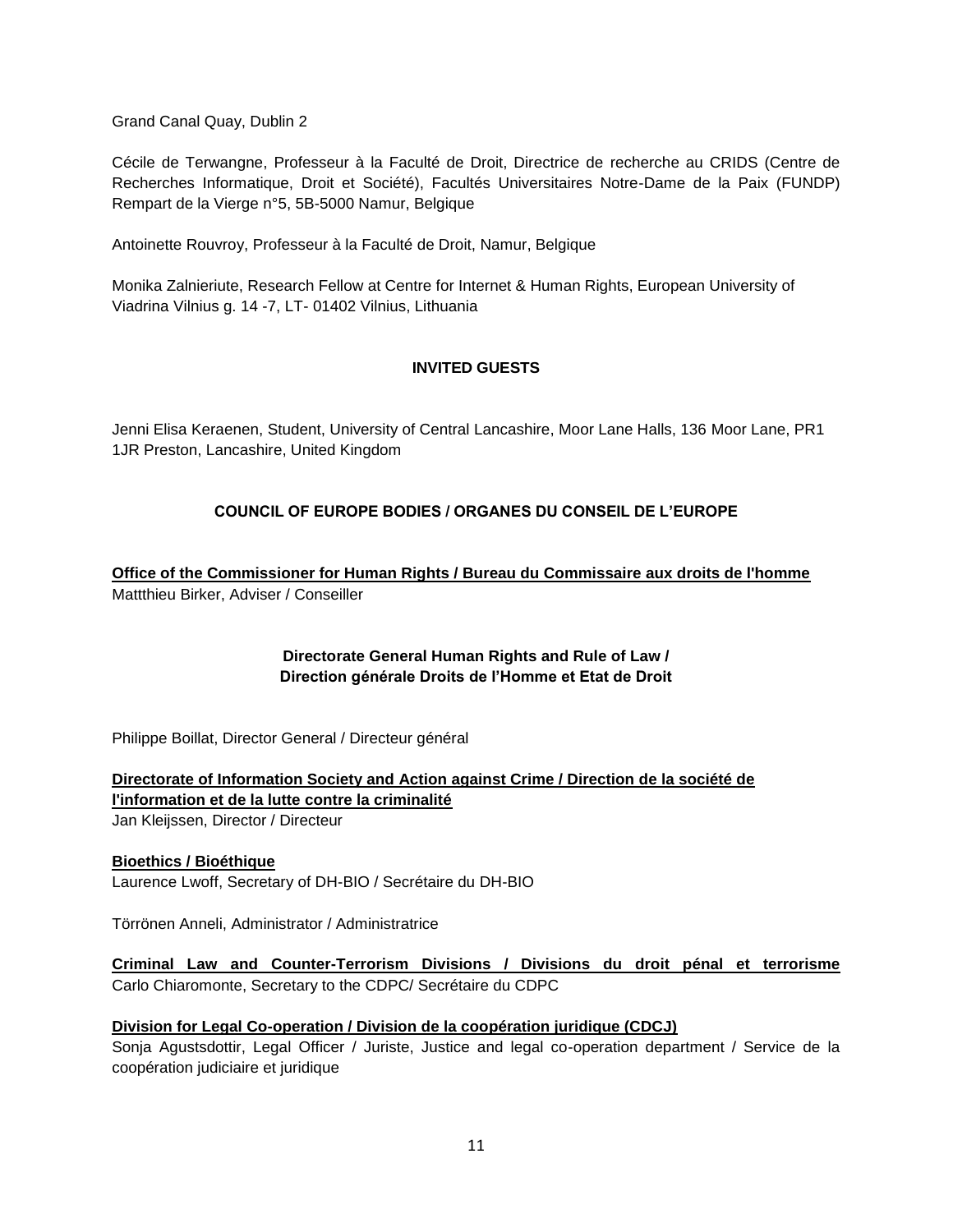# **SECRETARIAT**

# **Information Society Department / Service de la société de l'information**

# **Media and Internet Governance / Médias et gouvernance de l'Internet**

Lee Hibbard, Coordinateur de la politique de l'Internet / Internet Policy Coordinator

Elvana Thaçi, Steering Committee on Media and Information Society / Comité directeur sur les médias et la société de l'information (CDMSI), Administrator / Administrateur

# **Cybercrime Division / Division de la Cybercriminalité**

Marie Agha-Wevelsiep, Project Officer

**Data Protection Unit / Unité de la protection des données** Maria Michaelidou, Programme Advisor / Conseillère de programme

Szilvia Simond, Assistant / Assistante

# **TRAINEES / STAGIAIRES**

Valeriya Skopintseva, Study visitor / visiteur d'études

# **INTERPRETERS / INTERPRETES**

Amanda Beddows Gillian Waknehut Maryline Neuschwander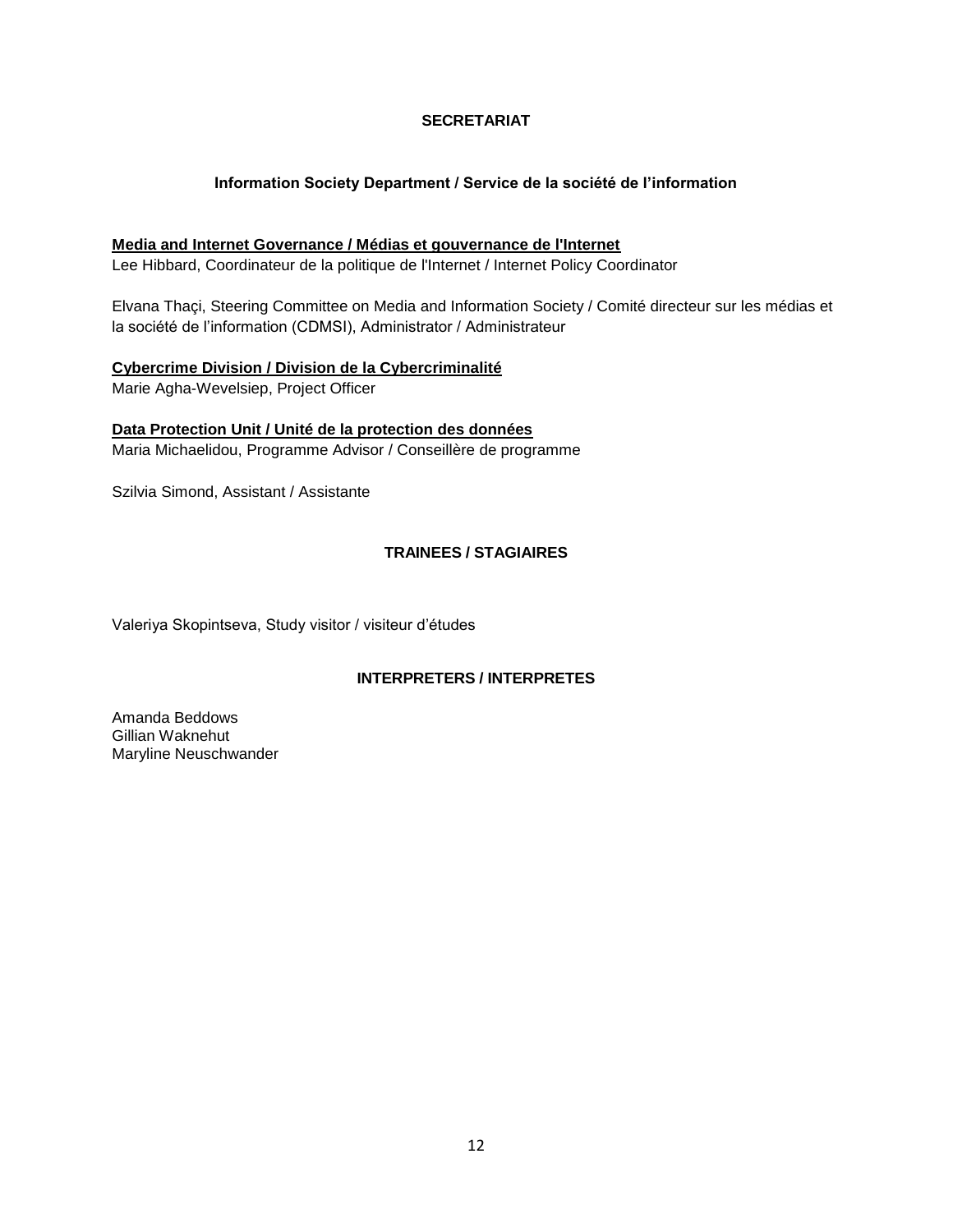# **APPENDIX II**

# **AGENDA**

### **1. OPENING OF THE MEETING**

- [T-PD-BUR\(2015\)RAP35Abr](file:///C:/Users/michaelidou/AppData/Local/Microsoft/Windows/Temporary%20Internet%20Files/Content.Outlook/KWF3PJ6C/T-PD-BUR(2015)Rap35Abr_E(29%2004%2015).pdf) **Abridged report of the 35<sup>th</sup> meeting of** the T-PD the Bureau of the (25-27 March 2015) • [T-PD-BUR\(2014\)RAP34Abr](http://www.coe.int/t/dghl/standardsetting/dataprotection/TPD_documents/T-PD-BUR(2014)Rap34Abr_En.pdf) **Abridged** report of the 34<sup>th</sup> meeting<br>of the Bureau of the T-PD Bureau of the (16-18 December 2014) [T-PD-BUR\(2014\)RAP33Abr](http://www.coe.int/t/dghl/standardsetting/dataprotection/TPD_documents/T-PD-BUR(2014)RAP33Abr_EN_(05%2011%202014).pdf) Abridged report of the 337-PD-BUR(2014)RAP33Abr Abridged report of Abridged report of the  $33^{\text{rd}}$  meeting of the<br>Bureau of the T-PD Bureau of the
- [T-PD\(2014\)RAP31Abr](http://www.coe.int/t/dghl/standardsetting/dataprotection/TPD_documents/T-PD(2014)RAP31Abr_En.pdf) Abridged Report of the 31<sup>st</sup> Plenary meeting of the T-PD (2-4 June 2014)

(30 September-2 October 2014)

- [T-PD\(2014\)WP](http://www.coe.int/t/dghl/standardsetting/dataprotection/TPD_documents/T-PD(2014)_2014-2015_WP_en_final.pdf) Work programme of the T-PD for 2014- 2015
- [T-PD\(2014\)Rules](http://www.coe.int/t/dghl/standardsetting/dataprotection/TPD_documents/T-PD(2014)Rules_Internal_rules%20of%20T-PD_En_Sept_2014.pdf) T-PD's rules of procedure

# **2. ADOPTION OF THE AGENDA**

**3. STATEMENT BY THE SECRETARIAT** Mr Philippe Boillat, Director General, Directorate General Human Rights and Rule of Law

### **4. MODERNISATION OF CONVENTION 108**

Scientific expert: Ms. Cécile de Terwangne, Professor Law Faculty, Namur University (FUNDP), CRIDS Research Director, Namur, Belgium

*Required action: The Committee will take note of the information provided by the Secretariat and will examine the draft Explanatory Report of the modernised version of Convention 108.*

|           | CAHDATA(2014)RAP03Abr          | Abridged report of the 3 <sup>rd</sup> CAHDATA meeting<br>$(1-3$ December 2014) |
|-----------|--------------------------------|---------------------------------------------------------------------------------|
| $\bullet$ | <b>Draft amending Protocol</b> | Draft Protocol amending the Convention 108                                      |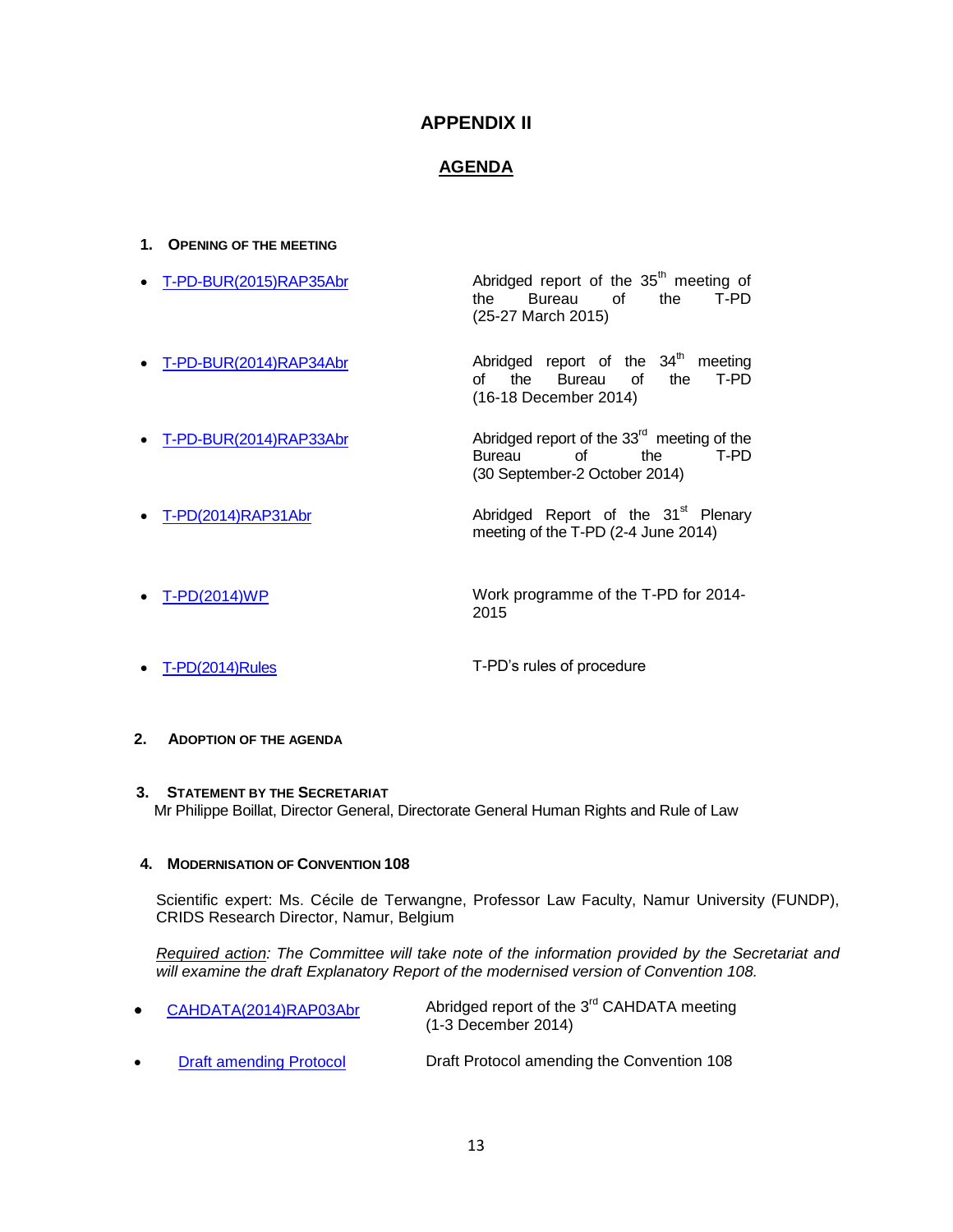- [Information](file:///C:/Users/michaelidou/AppData/Local/Microsoft/Windows/Temporary%20Internet%20Files/Content.Outlook/KWF3PJ6C/Information%20doc%20Modernised%20Convention%20108%20with%20reservations.pdf) document Consolidated text of the modernised version of Convention 108 with reservations
- [Draft Explanatory Report](file:///C:/Users/michaelidou/AppData/Local/Microsoft/Windows/Temporary%20Internet%20Files/Content.Outlook/KWF3PJ6C/Draft%20explanatory%20report%20-%20modernised%20Convention%20108%20-%20June26.pdf) Draft Explanatory Report of the modernised version of Convention 108 – revised version
- [T-PD-BUR\(2013\)3ENrev](http://www.coe.int/t/dghl/standardsetting/dataprotection/TPD_documents/T-PD-BUR(2013)3_EN%20-%20Draft%20explanatory%20report%20of%20the%20modernised%20version%20of%20Conv%20%20108.pdf) Draft Explanatory Report of the modernised version of Convention 108
- [T-PD-BUR\(2015\)04](file:///C:/Users/michaelidou/AppData/Local/Microsoft/Windows/Temporary%20Internet%20Files/Content.Outlook/KWF3PJ6C/T-PD-BUR(2015)04%20Compilation%20of%20comments%20received%2015%2006%202015.pdf) Compilation of comments received on the draft Explanatory Report of the modernised version of Convention 108
- [T-PD-BUR\(2013\)02Rev5](file://transitsrc/transit_src/Internet/dghl/StandardSetting/Dataprotection/Web/TPD_documents/T-PD-BUR(2013)02rev5_%20E.pdf) Information elements on the evaluation and followup mechanism
- T-PD(2015)12 Structure of the questionnaire of the evaluation and follow-up mechanism

### **5.STATE OF PLAY – ACCESSION**

*Required action: The Committee will take note of the information provided by the Secretariat.*

- [Convention 108: chart of signatures and ratifications](http://conventions.coe.int/Treaty/Commun/ChercheSig.asp?NT=108&CM=1&DF=&CL=ENG)
- [Additional Protocol: chart of signatures and ratifications](http://conventions.coe.int/Treaty/Commun/ChercheSig.asp?NT=181&CM=2&DF=&CL=ENG)

#### **6.ELECTIONS**

*Required action: The Committee will proceed to the election of one Bureau member and to the election of the Data Protection Commissioner.*

- [T-PD\(2015\)09](file:///C:/Users/michaelidou/AppData/Local/Microsoft/Windows/Temporary%20Internet%20Files/Content.Outlook/KWF3PJ6C/T-PD(2015)09_en_Memorandum%20by%20the%20Secretariat%20concerning%20elections.pdf) Memorandum concerning elections
- [T-PD\(2015\)10](file:///C:/Users/michaelidou/AppData/Local/Microsoft/Windows/Temporary%20Internet%20Files/Content.Outlook/KWF3PJ6C/T-PD(2015)10_en.pdf) Election of the Council of Europe Data Protection Commissioner

#### **7. DATA PROTECTION AND POLICE**

Experts: Mr Ed Beaman, Senior Lecturer, School of Forensic & Investigative Sciences, University of Central Lancashire, United Kingdom

Ms. Marie Georges, Council of Europe independent expert, Paris, France Mr Douwe Korff, Emeritus Professor of International Law, London Metropolitan University Associate, Oxford Martin School, University of Oxford, United Kingdom

*Required action: The Committee will take note of the information presented by the Expert on the basis of the draft report and will hold an exchange of views.*

 [T-PD\(2015\)06](file:///C:/Users/michaelidou/AppData/Local/Microsoft/Windows/Temporary%20Internet%20Files/Content.Outlook/KWF3PJ6C/T-PD(2015)06_Report%20by%20Edward%20Beaman_Police%20guide.pdf) Draft practical guide regulating the use of personal data in the police sector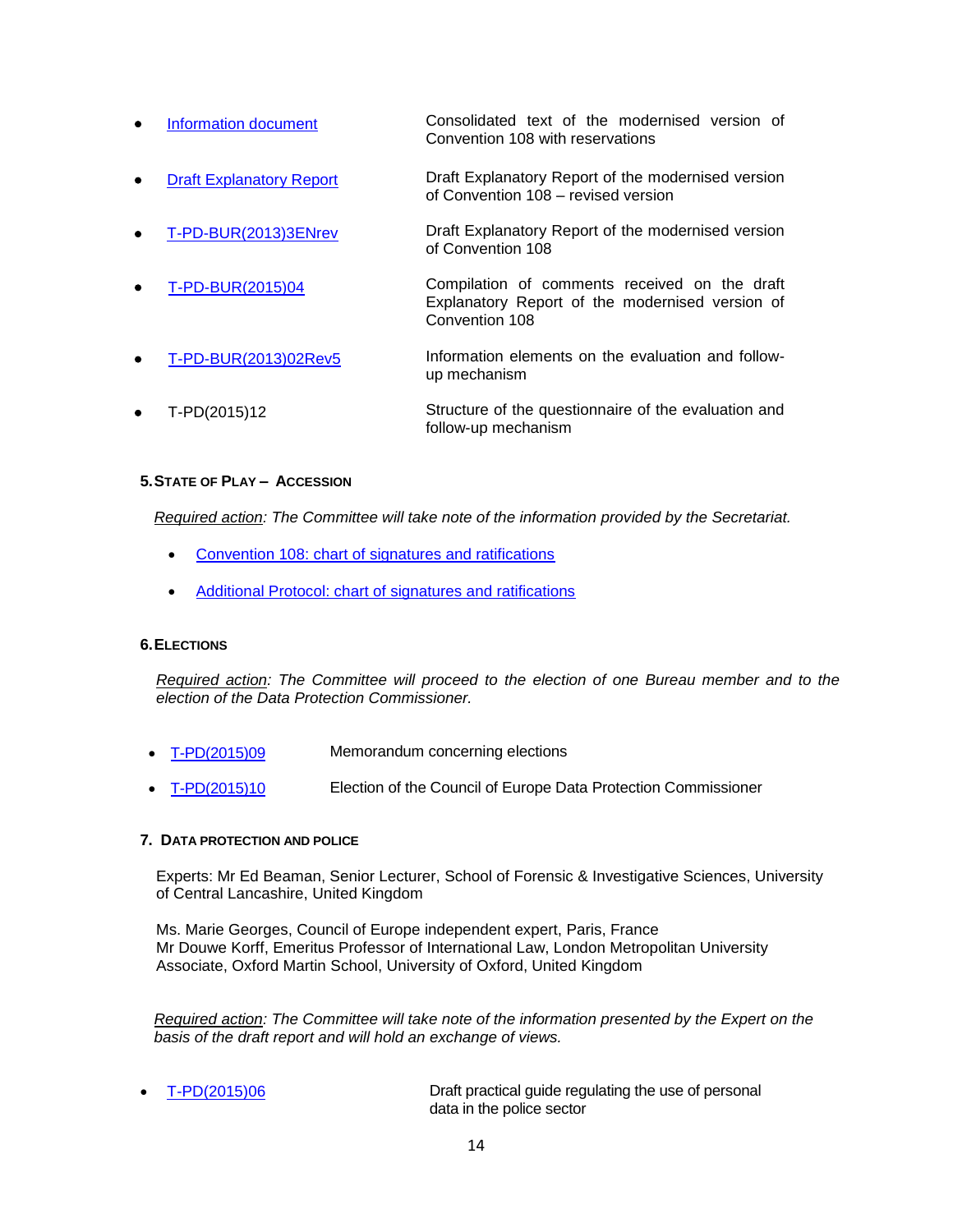Draft report by Mr Ed Beaman

 [T-PD\(2013\)11](file:///C:/Users/michaelidou/AppData/Local/Microsoft/Windows/Temporary%20Internet%20Files/Content.Outlook/KWF3PJ6C/T-PD(2013)11%20Report%20on%20data%20privacy%20in%20the%20police%20sector%20(Cannataci)%20En_(final)Rev18-02-2014.pdf) Recommendation (87)15 – "Twenty-five years down the line: Final Report (by Mr Cannataci) [T-PD\(2015\)11](file:///C:/Users/michaelidou/AppData/Local/Microsoft/Windows/Temporary%20Internet%20Files/Content.Outlook/KWF3PJ6C/T-PD(2015)11_PNR%20draft%20report%20Douwe%20Korff%20&%20Marie%20Georges_15%2006%202015.pdf) Passenger Name Records, data mining & data protection: the need for strong safeguards Draft report for the Council of Europe by Mr Douwe Korff and Ms. Marie Georges [Recommendation No.R\(87\) 15](https://wcd.coe.int/ViewDoc.jsp?id=704881&Site=CM&BackColorInternet=C3C3C3&BackColorIntranet=EDB021&BackColorLogged=F5D383) Recommendation regulating the use of personal data in the police sector (17 September 1987)

#### **8. PROTECTION OF MEDICAL DATA**

Expert: Ms. Jeanne Bossi Malafosse, Counsel, DLA Piper France LLP, Paris, France

*Required action: The Committee will take note of the information presented by the Expert on the basis of the draft report and will hold an exchange of views.*

| • $T-PD(2015)07$                    | Draft presentation report on the possible update of the<br>Recommendation on the protection of medical data<br>by Ms. Jeanne Bossi Malafosse |
|-------------------------------------|----------------------------------------------------------------------------------------------------------------------------------------------|
| • $T-PD(2014)07$                    | technologies and<br>issues"<br>data<br>protection<br>Medical<br>Questionnaire                                                                |
| • $T-PD(2015)02M$ os                | Compilation of replies received on Questionnaire "Medical<br>technologies and data protection issues"                                        |
| • Recommendation $N^{\circ}$ (97) 5 | Recommendation on the protection of medical data                                                                                             |

#### **9.AUTOMATIC EXCHANGES OF PERSONAL DATA**

*Required action: The Committee will take note of the information provided and will discuss the followup.*

- [T-PD\(2014\)05](http://www.coe.int/t/dghl/standardsetting/dataprotection/TPD_documents/T-PD(2014)05_En_Opinion%20tax%20(final).pdf) Opinion on the implications for data protection of mechanisms for automatic inter-state exchanges of data for administrative and tax purposes
- [T-PD-BUR\(2014\)01](file:///C:/Users/michaelidou/AppData/Local/Microsoft/Windows/Temporary%20Internet%20Files/Content.Outlook/KWF3PJ6C/T-PD-BUR(2014)01%20-%20Rapport%20CE%202013%20(final)%20C.%20Porasso_En.pdf) Report on the implications for data protection of the growing use of mechanisms for automatic inter-state exchanges of personal data for administrative and tax purposes, as well as in connection with money laundering, financing of terrorism and corruption (by C. Porasso)
- [Statement of the WP29](http://ec.europa.eu/justice/data-protection/article-29/documentation/opinion-recommendation/files/2015/wp230_en.pdf) Statement of the WP29 of 4 February 2015 on automatic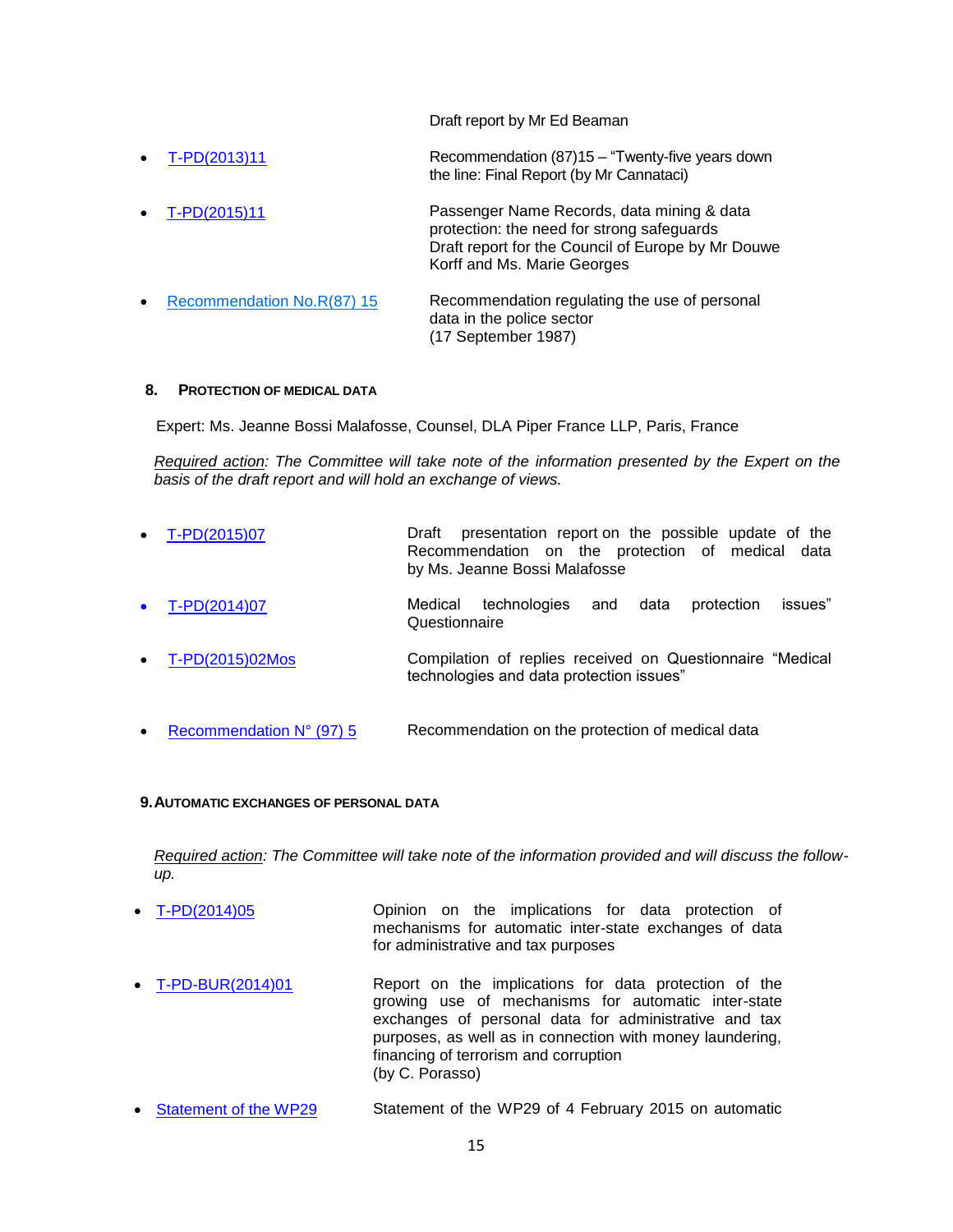inter-state exchanges of personal data for tax purposes

 [Directive 2014/107/UE](http://eur-lex.europa.eu/legal-content/EN/TXT/HTML/?uri=CELEX:32014L0107&from=FR) Directive 2014/107/UE of the Council of 9 December 2014 amending Directive 2011/16/EU as regards mandatory automatic exchange of information in the field of taxation

[OCDE Automatic Exchange of Financial Account Information BACKGROUND INFORMATION](http://www.oecd.org/ctp/exchange-of-tax-information/automatic-Exchange-Financial-Account-Information.pdf)  [BRIEF](http://www.oecd.org/ctp/exchange-of-tax-information/automatic-Exchange-Financial-Account-Information.pdf)

OCDE [Standard for Automatic Exchange of Financial Account](http://www.keepeek.com/Digital-Asset-Management/oecd/taxation/standard-for-automatic-exchange-of-financial-account-information-for-tax-matters_9789264216525-en#page1.) Information in Tax Matters (Publication that contains the text of the Model Competent Authority Agreement and the Common Reporting Standard, and the Commentaries thereon, as they read on 15 July 2014)

### **10. BIG DATA**

Scientific expert: Dr Antoinette Rouvroy, Permanent research fellow, Fund for Scientific Research (FRS-FNRS), Research Centre Information, Law & Society (CRIDS), University of Namur, Belgium

*Required action: The Committee will take note of the information presented by the Expert on the basis of the draft preliminary report and will hold an exchange of views.*

 T-PD(2015)08 *Draft preliminary report* by Ms Antoinette Rouvroy and Mr Jean-Noël Colin

#### **11. ICANN**

Scientific Expert: Ms. Monika Zalnieriute, Fellow at the Centre for Internet & Human Rights European University Viadrina, Germany

*Required action: The Committee will take note of the information provided by the Expert and will discuss the follow-up.*

- [Report](file:///C:/Users/michaelidou/AppData/Local/Microsoft/Windows/Temporary%20Internet%20Files/Content.Outlook/KWF3PJ6C/ICANN%20Report%20DGI_2014_12E%20and%20Human%20Rights%20updated%208%20Oct%202014.pdf) **ICANN's procedures and policies in the light of human rights,** fundamental freedoms and democratic values
- [T-PD\(2015\)03Mos](file:///C:/Users/michaelidou/AppData/Local/Microsoft/Windows/Temporary%20Internet%20Files/Content.Outlook/KWF3PJ6C/T-PD(2015)03Mos%20(04%2006%202015)%20-%20Compil.%20of%20reports%20of%20T-PD%20repr.%20in%20other%20comm.%20and%20fora%20events%20conferences.pdf) Compilation of experts' reports

#### **12. COOPERATION WITH OTHER COUNCIL OF EUROPE BODIES**

*Required action: The Committee will take note of the information provided*, *will decide on the follow up and will examine the draft opinion on Recommendation 2067 (2015) – "Mass surveillance".*

- **PACE**
	- o Draft opinion on the Recommendation 2067 (2015)
	- o Resolution -– ["Mass surveillance"](http://assembly.coe.int/nw/xml/XRef/Xref-XML2HTML-en.asp?fileid=21692&lang=en)
	- o [Recommendation 2067 \(2015\) –](http://assembly.coe.int/nw/xml/XRef/Xref-XML2HTML-en.asp?fileid=21694&lang=en) "Mass surveillance"
	- o [Report](http://website-pace.net/documents/19838/1085720/20150126-MassSurveillance-EN.pdf/df5aae25-6cfe-450a-92a6-e903af10b7a2) on mass surveillance by by Peter Omtzigt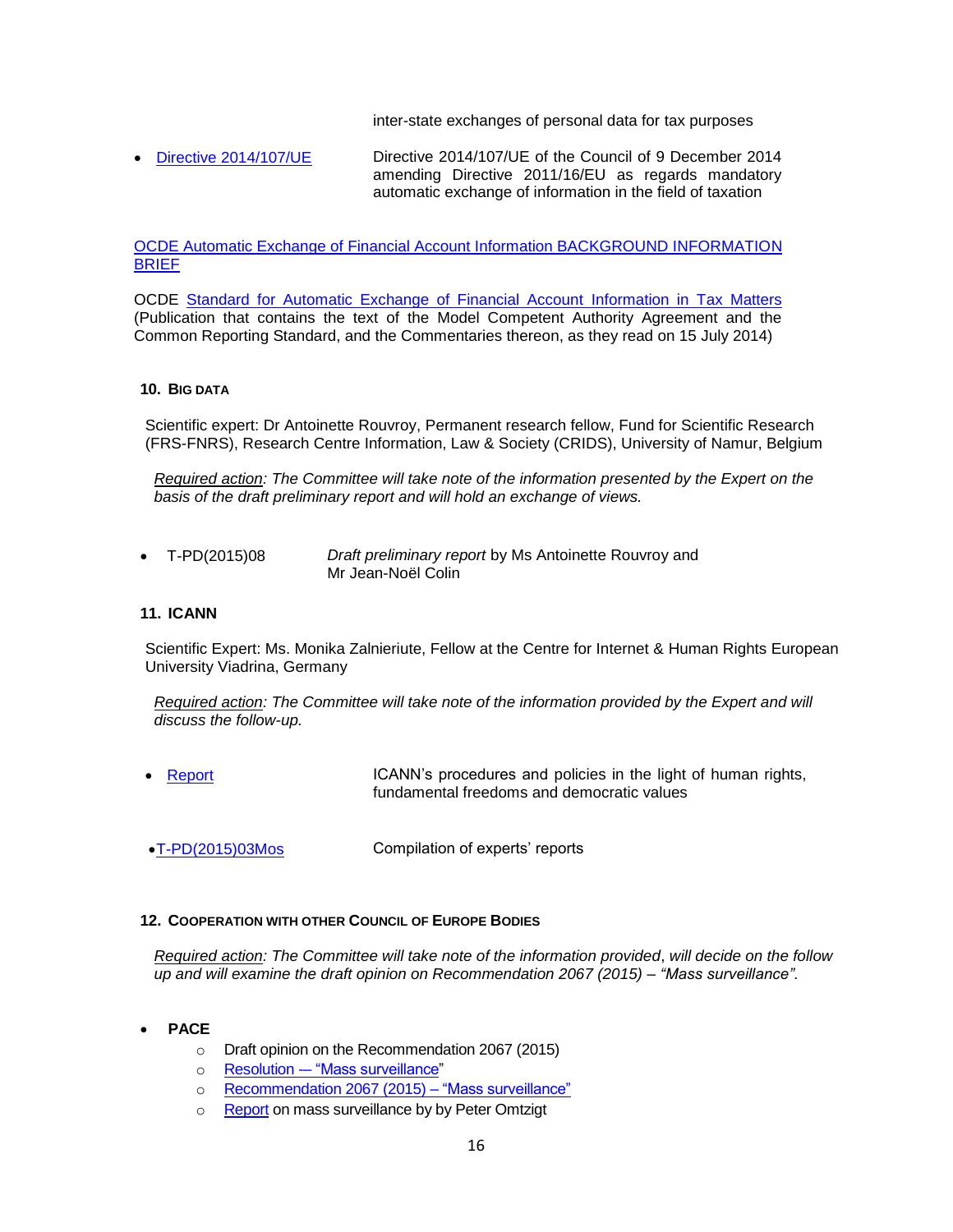- **Steering Committee on Media and Information Society (CDMSI)** 
	- o Draft Recommendation CM/Rec(2015) of the Committee of Ministers to member States on protecting and promoting the right to freedom of expression and the right to private life with regard to network neutrality
	- o [Draft Recommendation on internet freedom](http://www.coe.int/t/dghl/standardsetting/media/MSI-INT/MSI-INT(2014)13rev2_en.pdf)
	- o [Draft Report on assembly and association](http://www.coe.int/t/dghl/standardsetting/media/MSI-INT/MSI-INT(2014)08rev2en_Draft%20Report%20assembly%20and%20association.pdf)
- **Cybercrime Committee (T-CY)**
	- o [Criminal justice access to data in the cloud: challenges -](http://www.coe.int/t/dghl/cooperation/economiccrime/Source/Cybercrime/TCY/2015/T-CY(2015)10_CEG%20challenges%20rep_sum_v8.pdf) Discussion paper prepared by the T-[CY Cloud Evidence Group](http://www.coe.int/t/dghl/cooperation/economiccrime/Source/Cybercrime/TCY/2015/T-CY(2015)10_CEG%20challenges%20rep_sum_v8.pdf)
	- o [Response](file:///C:/Users/michaelidou/AppData/Local/Microsoft/Windows/Temporary%20Internet%20Files/Content.Outlook/KWF3PJ6C/T-CY(2015)_WP29reply_v1.pdf) of the Secretary of the T-CY to the letter of the Chair of the T-PD and Article 29 WP sent to the T-CY in relation to the scenarios on transborder access to personal data
	- o [Letter of the Chair of the T-PD and Article 29 WP](http://www.coe.int/t/dghl/standardsetting/dataprotection/TPD_documents/Letter%20of%20the%20ART%2029%20WP%20T-CY%20on%20the%20cybercrime%20scenarios%20%20_SIGNED_20141128_%20pdf.pdf) sent to the T-CY in relation to the scenarios on transborder access to personal data
	- o [Transborder access to data and jurisdiction: Options for further action by the T-CY](http://www.coe.int/t/dghl/cooperation/economiccrime/Source/Cybercrime/TCY/2014/T-CY(2014)16_TBGroupReport_v17adopted.pdf) (Including draft Guidance Note on Article 32 and draft Terms of Reference of a "Cloud evidence group")
	- o Octopus [conference](http://www.coe.int/t/dghl/cooperation/economiccrime/cybercrime/cy_octopus2015/Octopus2015_en.asp) 2015 (17-19 June)
- **Bioethics Committee (DH-Bio)**
	- o [Information note of the DH-Bio Secretariat](file:///C:/Users/michaelidou/AppData/Local/Microsoft/Windows/Temporary%20Internet%20Files/Content.Outlook/KWF3PJ6C/DH-Bio%20Info%20for%20TPD%20June_2015.pdf)
- **CODEXTER**
	- o [Additional Protocol to the Council of Europe Convention on the Prevention of Terrorism](https://wcd.coe.int/ViewDoc.jsp?Ref=CM%282015%2961&Language=lanEnglish&Ver=final&Site=CM&BackColorInternet=C3C3C3&BackColorIntranet=EDB021&BackColorLogged=F5D383)
- **Commissioner for Human Rights**
	- o Issue paper: [Democratic and effective oversight of national security services](https://wcd.coe.int/ViewDoc.jsp?Ref=CommDH/IssuePaper(2015)2&Language=lanEnglish&Ver=original&Site=COE&BackColorInternet=DBDCF2&BackColorIntranet=FDC864&BackColorLogged=FDC864)
	- o Issue paper: [The rule of law on the Internet and in the wider digital world](https://wcd.coe.int/ViewDoc.jsp?Ref=CommDH/IssuePaper(2014)1&Language=lanEnglish&Ver=original&Site=COE&BackColorInternet=DBDCF2&BackColorIntranet=FDC864&BackColorLogged=FDC864)

### **13. OPINIONS**

*Required action: The Committee will examine the draft opinion submitted for adoption and will take note of the compilation of opinions.* 

 [T-PD\(2015\)01Bil](file:///C:/Users/michaelidou/AppData/Local/Microsoft/Windows/Temporary%20Internet%20Files/Content.Outlook/KWF3PJ6C/T-PD(2015)01Bil%20%20Compilation%20Opinions%20-%20Avis%20T-PD.pdf) Compilation of opinions T-PD(2015)13 Draft opinion on the Recommendation 2067 (2015) (*see item 12 for relevant documents*)

### **14. COOPERATION PROJECTS**

*Required action: The Committee will take note of the information provided by the Secretariat.*

 [Information Document T-](http://www.coe.int/t/dghl/standardsetting/dataprotection/TPD_documents/T-PD-BUR(2015)01%20Cooperation%20Projects%20Summary.pdf)[PD-BUR\(2015\)01](http://www.coe.int/t/dghl/standardsetting/dataprotection/TPD_documents/T-PD-BUR(2015)01%20Cooperation%20Projects%20Summary.pdf) CoE cooperation projects in the data protection field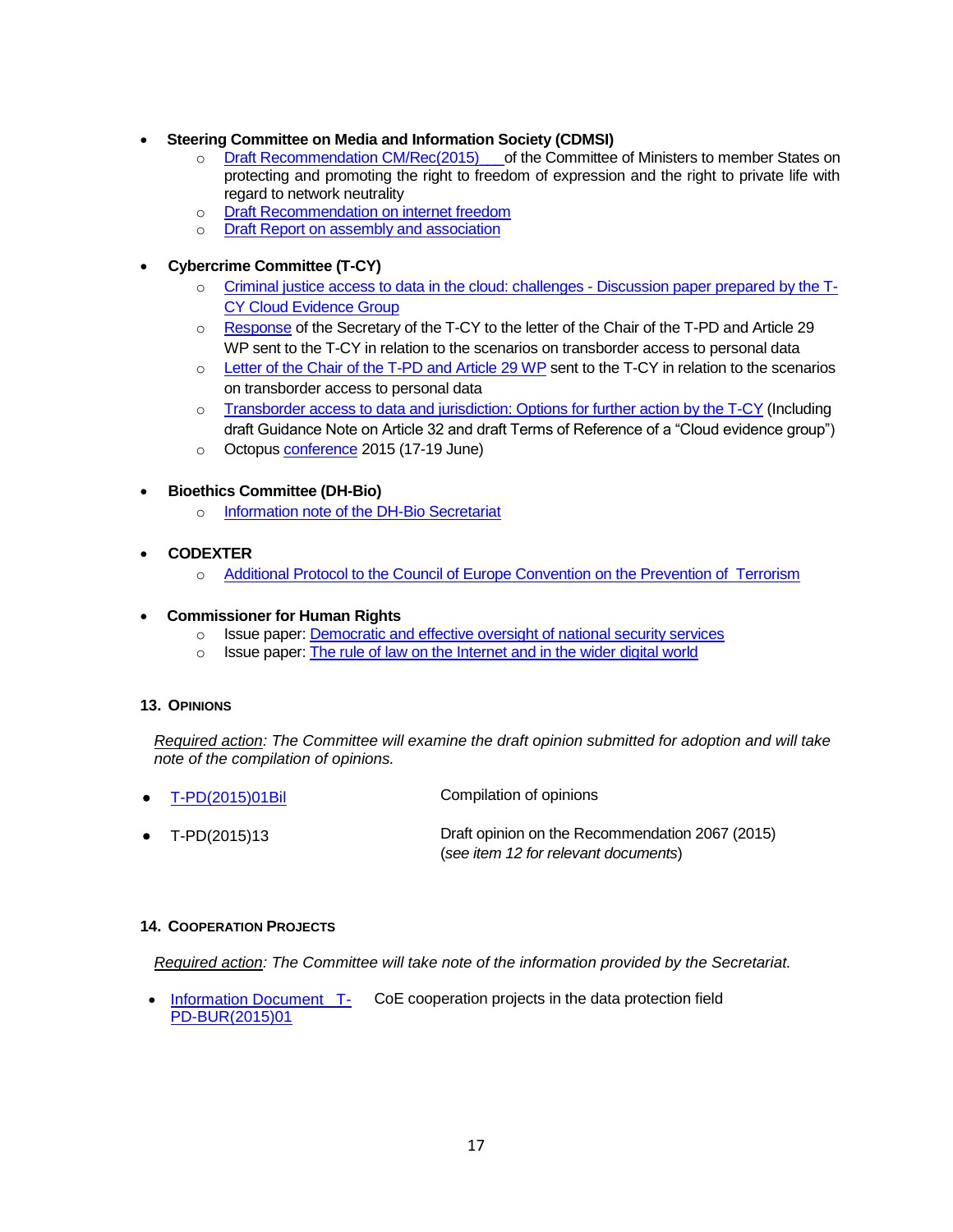#### **15. WORK PROGRAMME 2016-2017**

*Required action: The Committee will examine the draft work programme for 2016-2017 and finalise it.*

[T-PD\(2015\)WP 2016-2017](file:///C:/Users/michaelidou/AppData/Local/Microsoft/Windows/Temporary%20Internet%20Files/Content.Outlook/KWF3PJ6C/T-PD(2015)WP_2016-2017.pdf) Draft Work programme 2016-2017

#### **16. FOCUS SESSION: PROFILING IN THE CONTEXT OF FIGHT AGAINST TERRORISM**

Expert: Ms. Sadhbh McCarthy, Co-founder & Director of the Centre for Irish and European Security

*Required action: The Committee will take note of the information provided by the expert and will hold an exchange of views on the issue of profiling in the context of counterterrorism.* 

#### **17. OVERVIEW OF ACTIVITIES AND MAJOR DEVELOPMENTS IN THE FIELD OF DATA PROTECTION SINCE THE LAST PLENARY MEETING**

*Required action: The Committee will take note of the information presented and will hold an exchange of views.*

| $\bullet$ T-PD(2015)03Mos                                                     | Compilation of experts' reports                                                                                                   |
|-------------------------------------------------------------------------------|-----------------------------------------------------------------------------------------------------------------------------------|
| • Resolution: 'Cooperation between data<br>protection authorities'            | Resolution of the European Conference of Data<br>Authorities,<br>18-20<br>Mav<br>2015<br>Protection<br>Manchester, United Kingdom |
| • Resolution: 'Meeting data protection<br>expectations in the digital future' | Resolution of the European Conference of Data<br>Protection Authorities, 18-20 May 2015 -<br>Manchester, United Kingdom           |
| $\bullet$ GPEN                                                                |                                                                                                                                   |
| $\cdot$ T-PD(2015)04Mos<br>$\bullet$ T-PD(2015)04Addendum                     | Information on the recent developments<br>at national level in the data protection field                                          |

#### **18. DATA PROTECTION COMMISSIONER**

*Required action: The Committee will take note of the information provided by the Council of Europe Data Protection Commissioner.*

- *[Secretary General's Regulation](http://www.coe.int/t/dghl/standardsetting/dataprotection/DP%20Regulation%2017%20april%201989%20CoE%20E%20_2_.pdf)*
- *Activity report 2011-2014 & interim*

#### **19. OBSERVERS**

*Required action: The Committee will take note of the information provided by the observers.*